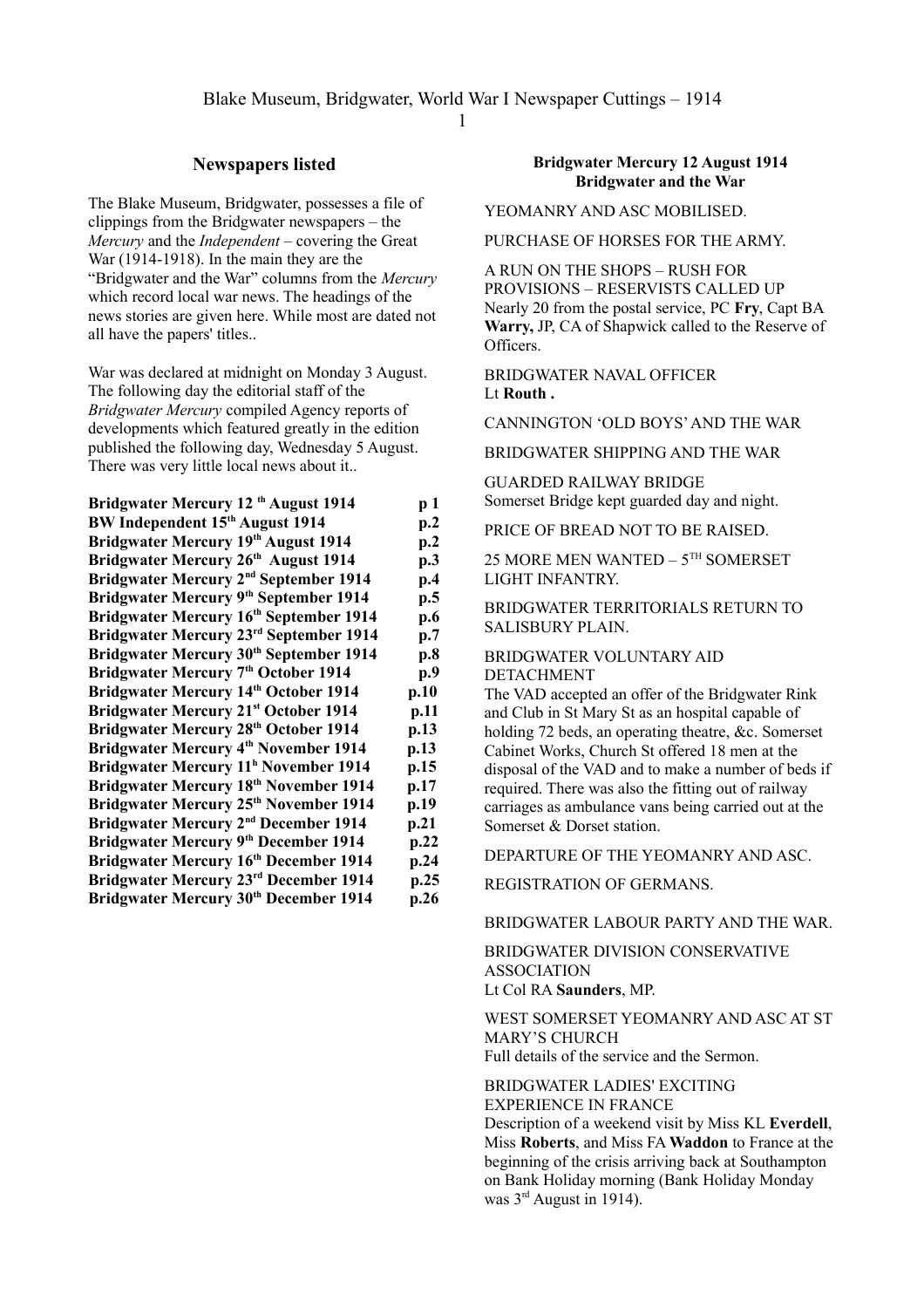## BRIDGWATER GENTLEMAN'S FLIGHT FROM **GERMANY**

ACCIDENTS – TWO

Both connected with the purchase of horses for the military.

FOOTBALL TO BE POSTPONED Bridgwater RFC postpone start of programme of matches.

## **Bridgwater Independent 15th August 1914.**

DEPARTURE OF THE ASC For Salisbury Plain.

DEPARTURE OF THE WEST SOMERSET **YEOMANRY** For Winchester.

THE WAR AND THE EFFECT ON LOCAL TRADE – UNEMPLOYMENT FEARED Brick yard to be closed and all single men discharged. Married men to be transferred to other

yards owned by the company. Fear of unemployment in the collar factories and in shipping. Also there was the opening of a local fund in connection with the Prince of Wales for dealing with 'distress consequent upon war'.

BRIDGWATER VAD Rink & Club offered as hospital (See 12 August 1914). Cannington Branch request use of Cottage Home, Cannington if needed.

LECTURES ON FIRST AID AND NURSING

FOOTBALL POSTPONED Bridgwater RFC also includes a list of players who have left for active service..

SKITTLES LEAGUE Opening of season postponed. LT COL RA **SAUNDERS** MP AND HIS CONSTITUENTS.

## **Bridgwater Mercury 19 August 1914. Bridgwater and the War**

AN EVENTFUL WEEK DEPARTURE OF THE A.S.C AND YEOMANRY Detailed account.

MOTOR CYCLISTS CORPS ORGANISED – GERMAN ARRESTED IN THE TOWN.

*LUSITANIA'S* DASH ACROSS THE SEA

BRIDGWATER SKITTLES LEAGUE Season postponed due to the call-up.

GERMAN ARRESTED IN THE TOWN

Court case of Henry **Hannack** an elderly itinerant musician with a wife in Cheltenham – Remanded pending reports..

GERMAN'S WIFE ARRESTED Mrs Alice **Von Berks** arrested at Nether Stowey for failing to Register..

NOTE ABOUT RESIDENTS TRAPPED IN GERMANY

ACTIVITY OF THE VOLUNTARY AID DETACHMENT

LECTURES ON FIRST AID AND NURSING AT BRIDGWATER HOSPITAL

LOCAL FOOTBALLERS SERVING THEIR COUNTRY – Bridgwater Club – **J. Barbour, J. Reed, F. Tapper and F Spriggs** Albion Club – **T. Billlings, J. Dibble, A. Holman, E. A. H. Churchill.**

SPECIAL SERVICE AT SAINT MARY'S FOLLOWING SUNDAY Collection for the Prince of Wales's Relief Fund.

SOLDIERS' AND SAILORS' FAMILIES ASSOCIATION Col E. **Trevor,** the local representative soliciting subscriptions.

ROYAL NORTH DEVON HUSSARS FOR FOREIGN SERVICE Note that the West Somerset Yeomanry have been transferred from Winchester to Colchester.

BRIDGWATER ARMY SERVICE CORPS Letter from **Major A. H. Peace**, now at Durrington Camp, Lark Hill, Wilts, requesting contributions for comforts.

NOTE ABOUT THE JAPANESE ULTIMATUM TO GERMANY TO MOVE HER WARSHIPS FROM JAPANESE AND CHINESE WATERS.

MORE HORSES FOR THE ARMY 60 or 70 brought into the town..

BRIDGWATER AND THE NATIONAL RELIEF FUND – THE MAYOR'S APPEAL – SPLENDID **DONATIONS** 

Quotes the telegram to the Mayor from the Prince of Wales and saying that £200 1 0 had been received so far.

ROYAL ARMY MEDICAL CORPS A Bearer Company to be formed in he town.

BRIDGWATER SEWING SOCIETY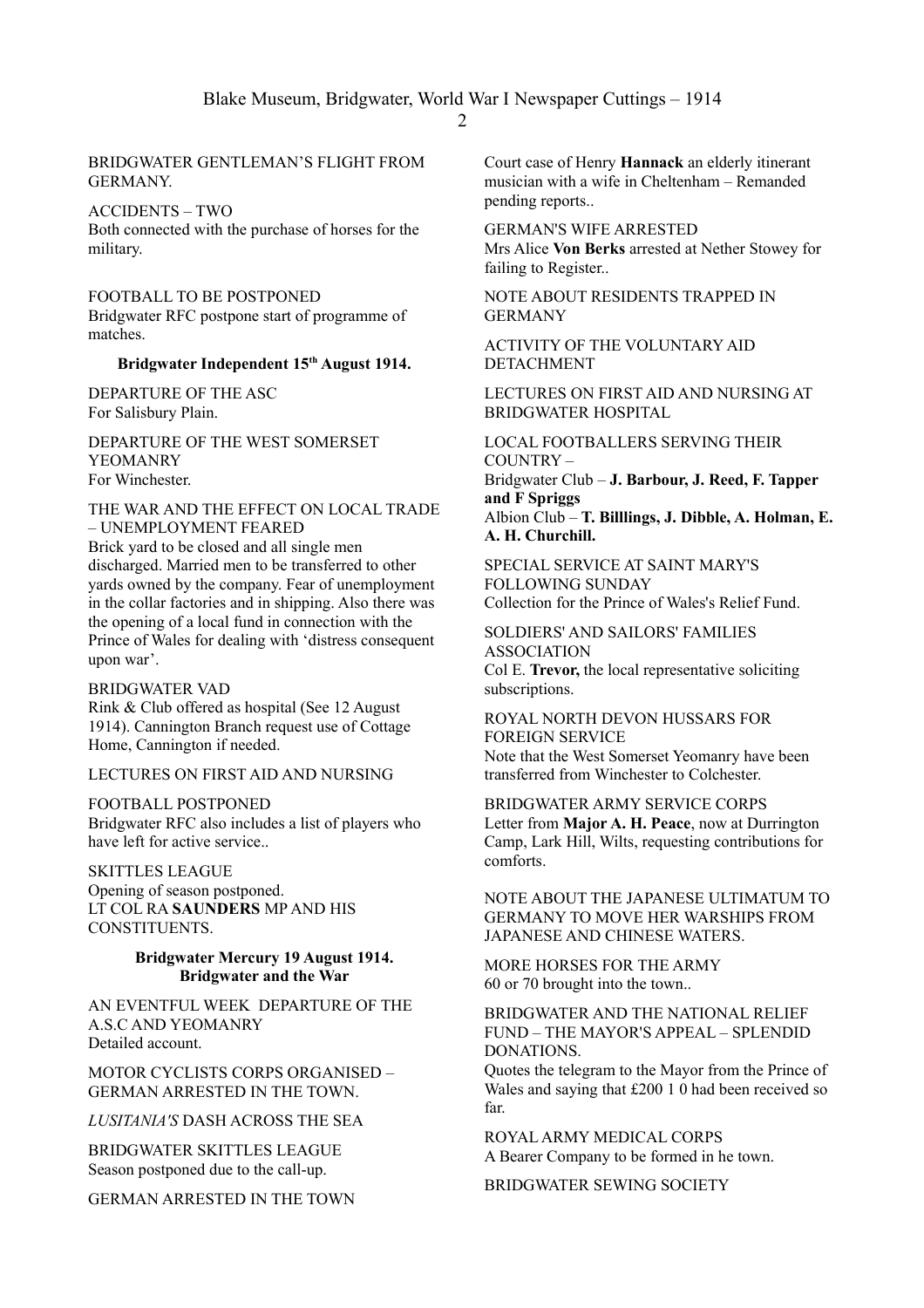Letter about the formation of the group whose object was to make items for the Red Cross and similar organisations.

BRIDGWATER POLICE RESERVE Letter from **Mr Wm J. Davey**, Head Constable asking for volunteers.

NOTE ABOUT A PRIVATE MEETING OF THE SOMERSET COUNTY WAR RELIEF **COMMITTEE** 

HELP FROM THE BRIDGWATER VARIETY ARTISTS HOLDING A HORSE PARADE AND SPORTS AT THE ALBION GROUND Proceeds to the local relief fund.

THE WAR AND LOCAL TRADE. Worry about a trade recession. Advisory committee formed.

#### WORK FOR BOY SCOUTS

"COME AND DO SOMETHING" Text of appeal from **Sir Robert Baden-Powell**, Chief Scout, appealing for scouts and scout masters.

RECOGNITION OF BOY SCOUTS Note about the War Office recognition.

BOY SCOUTS GUARDING THE RAILWAY LINE IN THE TAUNTON AREA Appeal for the donation of rations.

## BOY SCOUTS ACTIVITY IN BRIDGWATER AND THE NEIGHBOURHOOD Guarding the reservoir on Wembdon Hill, the waterworks at Ashford, railway bridges and the line near Highbridge and Durston stations. Cannington Industrial School offered to provide boys.

AN APPEAL FOR TENTS AND RATIONS FOR THE BRIDGWATER SCOUTS

WORTHY AND DESERVING OBJECTS Detailed report on the setting up of the Bridgwater Sewing Society.

USEFUL WORK BY THE BOYS' BRIGADE Account of their guarding duties.

BAND PERFORMANCES FOR CHARITY **Mogg's Military Band** from W-s-M and the **B. A. Christy** Band booked to play in Blake Gardens.

YEOMANRY HORSE STRANGLED Report that the animal had fallen in the railway waggon on the way to Winchester and strangled itself.

BRIDGWATER DOCTOR VOLUNTEERS FOR SERVICE – **Dr Price**, in partnership with **Dr H. S. Pope** had offered his services.

QUEEN MARY AND UNEMPLOYMENT Mentions the fear that the formation of sewing groups would cause unemployment among sempstresses.

#### **Bridgwater Mercury 26 August 1914. Bridgwater and the War**

A WEEK OF USEFUL WORK Red Cross Association Meeting Fully Equipped hospital to be provided Great recruiting gathering on the East Quay.

BRIDGWATER'S THOUGHT FOR THE WOUNDED – Report of the public meeting to set up the temporary hospital at the Bridgwater Rink in Saint Mary Street.

#### THE CALL TO ARMS GREAT RECRUITING MEETING IN **BRIDGWATER** SPEECHES BY MAJOR **ARCHER-SHEE** AND COLONEL **TREVOR**

Very full report. The meeting was called as the result of Kitchener's appeal for volunteers.

## THREATENED INVASION OF ENGLAND IN 1756

Text of a loyal address from the Borough published in the *London Gazette* 24 April 1756 on the occasion of the threatened French invasion.

#### A GOOD SUGGESTION

St John's Church to ring bell at 12 noon on each day to remind people to say a prayer for the soldiers and sailors engaged in the war.

BUSINESS AS USUAL

Bridgwater Traders' Association appeal to customers not to hoard.

SERVICES OF INTERCESSION Note that all local churches held intercession services the previous Friday..

THE MOTOR CYCLISTS CORPS Report of a meeting of this group.

MUSIC IN AID OF THE RED CROSS FUNDS Reports with detailed programmes of the two Band concerts held in Blake Gardens the previous week.

ARMY SERVICE CORPS RATIONS – Evidently reports had been circulating about the Rations of the A. S. C. – List of daily rations quoted, namely Bread, 1lb 5ozs, or 1lb of biscuits, or 1lb of flour Meat (fresh), lb 4ozs Bacon 4ozs Cheese, 3ozs Peas, beans or dried potatoes, 2ozs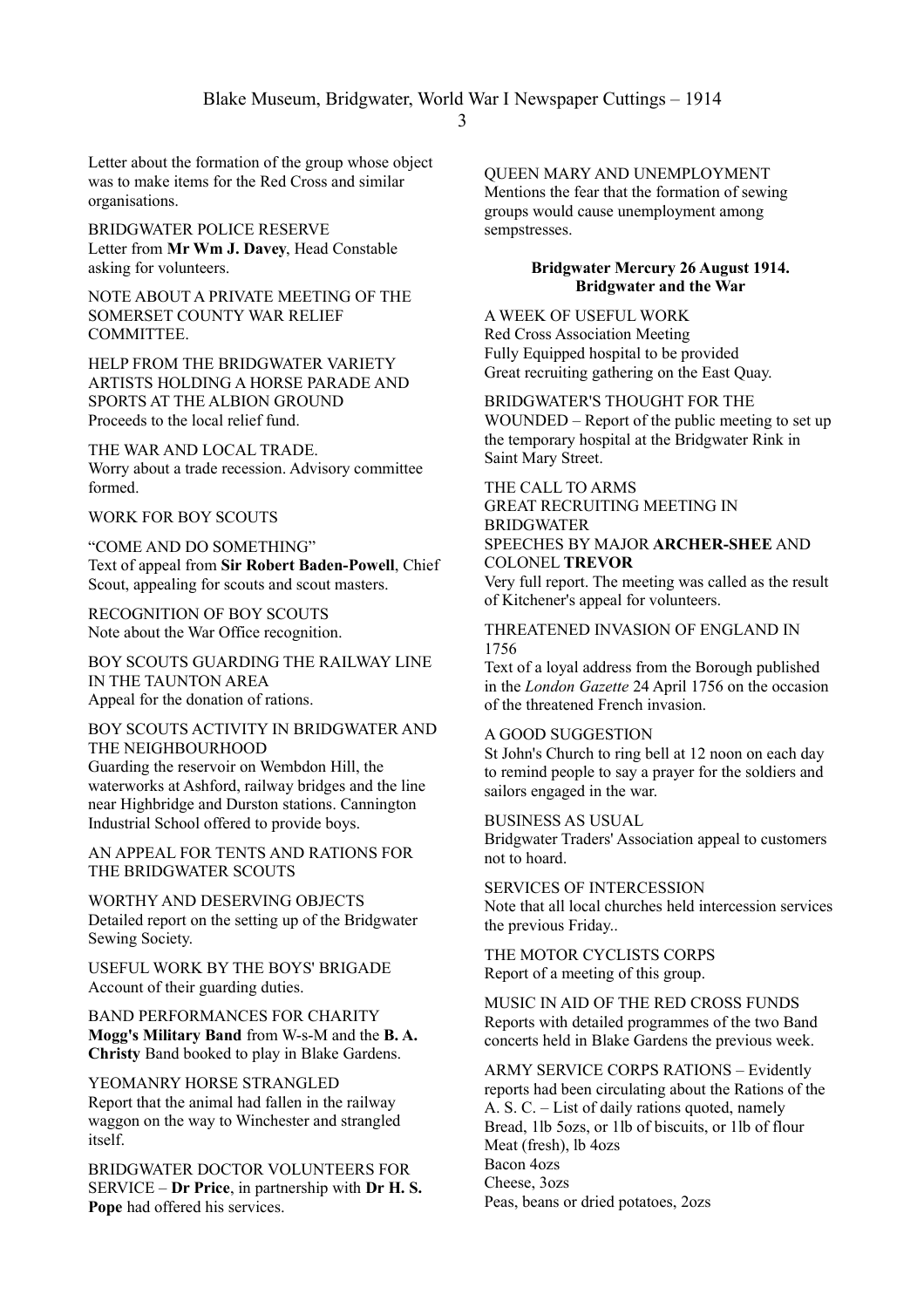4

Tea, 5/8 of an ounce Jam, 4 ozs Sugar, 3 ozs Salt, ½ oz Mustard, 1/20 oz Pepper, 1/36 oz Lime juice essence 1/10 oz Half-a-gill of rum and tobacco not exceeding 2ozs for those who smoke, issued at thediscretion of the G.O.C.

Fresh vegetables when obtainable will be issued at the rate of  $\frac{1}{2}$ . Ib per ration. When these are supplied peas, beans or dried potatoes and lime juice will not be supplied.

THE NATIONAL RELIEF FUND Bridgwater's response – list of subscribers. Total to date £489 10s.

SPECIAL CONSTABLES IN THE COUNTY – LARGE NUMBER ENROLLED AT **BRIDGWATER** 

Note that not many were from Bridgwater itself.

Continued on P 5.

SOMERSET AND THE WAR – FORMATION OF THE COUNTY RELIEF COMMITTEE – IMMEDIATE STEPS TO BE TAKEN List of names of the Committee members.

LETTER TO THE EDITOR ABOUT THE SEWING CIRCLE TAKING WORK AWAY FROM LOCAL **SEMPSTRESSES** 

**Bridgwater and the Great War** (Continued from P 6).

BRIDGWATER SOLDIER'S PROMOTION Frederick **Marker** who was in the Royal Field Artillery promoted sergeant.

CATCOTT OFFICER AT THE FRONT Lt R. J. A. **Henniker**, in the Duke of Wellington's Light Infantry. His uncle, Major **Henniker** in the Royal Engineers.

BEARER COMPANY RED CROSS SOCIETY. Weekly orders.

SALVATION ARMY COLLECTIONS The band raised £1 15 0 for the Prince of Wales's Relief Fund.

MORE HORSES FOR THE ARMY 52 despatched by the GWR for Tidworth, on Salisbury Plain..

BRIDGWATER NEEDLEWORK GUILD Letter about the meeting last week, with list of names of donors.

MUSIC IN THE GARDEN

Announcement that the Salvation Army band would play in Blake Gardens for Red Cross funds.

MR C. K. **TYNTE'S** GENEROUS OFFER. – CEFN MABLY AS A CONVALESCENT HOSPITAL Mr Charles Kemeys Tynte of Halswell offered the property, [on the outskirts of Cardiff] to the authorities.

UNREGISTERED GERMAN IN BRIDGWATER Case Dismisssed [See last week].

COLLECTION AT SAINT MARY'S Previous Sunday £22 13 3; Chilton Trinity £1 6 1.

LOCAL LADY IN GERMANY Wife of Mr E. Godfrey **Page**, [the architect] safe with friends in Germany [see last week]. Hopes to return soon.

BAND PROCEEDS List of money taken at the two band concerts in Blake Gardens the previous week..

## **Bridgwater Mercury 2nd September 1914. Bridgwater and the War**

THE CALL TO ARMS IN BRIDGWATER**.** GREAT RECRUITING MEETING IN BRIDGWATER TOWN HALL

Big batch of Police reserves enrolled.

INTERESTING INCIDENTS Describes the mood of the town as anxious and subdued although the Red Cross appeal warmly responded to.

PATRIOTIC SPEECHES BY DISTINGUISHED GENTLEMEN – including Lord St. Audries.

## RECRUITS FROM OTTERHAMPTON AND COMBWICH.

BRIDGWATER BUILT AMBULANCE WAGONS Bridgwater Motor Co Ltd at their coach works are building 2 ambulance wagons for the Red Cross.

NATIONAL WAR RELIEF FUND – LOCAL RESPONSE List of donors and donations given.

SPECIAL CONSTABLES FOR BRIDGWATER 78 townsmen enrolled.

LT ERIC **WESTMACOTT** , HMS *ARETHUSA* –'KILLED IN ACTION LAST FRIDAY AT THE BATTLE OF HELIGOLAND' Nephew of Maj Gen Westmacott of Edington.

BRIDGWATER MOTOR CO LTD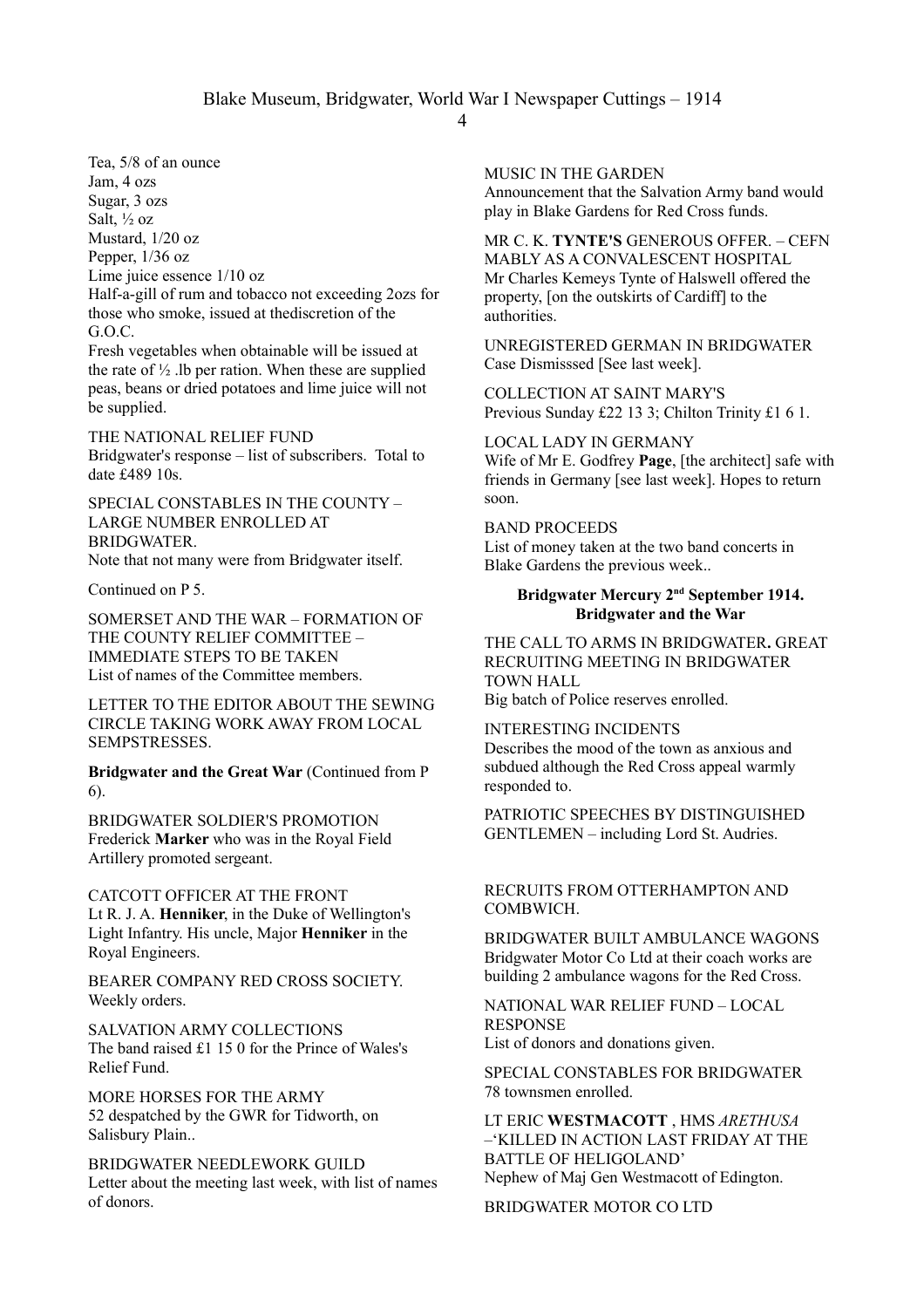Enlistment of 7 men to act as drivers for the ASC.

BRIDGWATER RECRUITS – 150.

BRIDGWATER CURATE'S OFFER Rev BF **Davies** as army chaplain– refused as over subscribed.

BRIDGWATER DENTIST'S PATRIOTIC ACTION Mr WH **Phillips** – offered free dental treatment to those being refused enlistment on account of their teeth.

BRIDGWATER RUGBY CLUB – cancel fixture due to the war.

BRIDGWATER OFFICER'S FLYING **EXPERIENCE.** 

PARLIAMENTARY RECRUITING COMMITTEE – Mr RA Saunders MP.

LOCAL RED CROSS SOCIETY APPEAL For beds, materials and also money.

BRIDGWATER TERRITORIAL FORCE "C" **COMPANY** 

Extract from orders week ending  $5<sup>th</sup>$  September 1914.

GUARDSMAN FROM ST AUDRIES Mr George Rymer.

PATRIOTIC LOCAL PEOPLE People in the employment of Messrs. H. J. & C. Major – brick and tile makers contributing portion of their wages each week to the Prince of Wales.

LOCAL SEAMAN ON BOARD HMS HIGHFLYER AB A. **Letherby** of Northgate. HMS *Highflyer* sank the *Kaiser Wilhelm der Grosse.*

THE WAR AND THE BUILDING TRADE Due to the serious effect of the war on the building trade, increase in cost of materials, stoppage of contracts could result in unemployment .

A RECRUIT FROM STOGURSEY Joseph **Millard.**

LETTERS TO THE EDITOR L.H. **Hayter** – Liberal objection to Soldiers' votes John McGowen – The Call to Arms J. **Cooke-Hurle** – Appeal to Men of Somerset – Sheriff of Somerset Lt Col WF **Westmacott** – the pressing need for more recruits

A SOMERSET LADY – RECRUITMENT APPEAL TO FARMERS, NORMAN **OLDFIELD,** WESTON-SUPER- MARE – SOMERSET WAR COMMITTEE – APPEAL TO EMPLOYERS OF LABOUR.

## **Bridgwater Mercury 9th September 1914. Bridgwater and the War**

BOOM IN RECRUITMENT New Territorial Companies formed.

RECRUITING BOOM IN BRIDGWATER Large numbers join Territorial Forces.

SPECIAL CONSTABLES.

SPORTS AND HORSE PARADE Funds for local effort.

BRIDGWATER OPERATIC SOCIETY Performance abandoned.

FARMERS AND THE WAR Supply of food stuffs.

LADIES AT WORK – WESLEYAN SECTION – BRIDGWATER SEWING SOCIETY.

MR GEO. **GILES** Four sons serving in the somerset regiment.

BRIDGWATER SONS OF PUBLIC MEN RESPONDING TO THE CALL.

BRIDGWATER EX ALBION CAPTAIN – MR HAH **CHURCHILL** – Canadian Expeditionary Forces.

BAPTIST CHURCH – NON CONFORMIST– STRONG CONTINGENT.

LOCAL CRICKETERS' ENLIST.

PREFERENCE FOR KITCHENER'S ARMY.

SOLDIERS' AND SAILORS' FAMILIES ASSOCIATION Subscription of £1 from Mr Mark **Harman**, North St.

ROYAL ENGINEERS POPULAR 2 members of staff from Bridgwater Electric Light Co. enlisted Saturday last.

ANXIOUS ABOUT A FOOTBALLER Lt RJA **Henniker** of Catcott.

BRIDGWATER MEN SERVING THEIR COUNTRY 650 in the Regular Army, Navy, Kitchener's Army and the Territorial Army. 100 Special Constables with the present mood of the town this should easily increase to 1000.

INSTRUCTOR CALLED UP Colour Sgt Instructor **Paisey** and **Gamlen** as Instructors for Kitchener's Army.

MOTOR CYCLISTS CORPS Bridgwater Motor Cyclists Corp took test on efficiency to Cheddar Sunday last.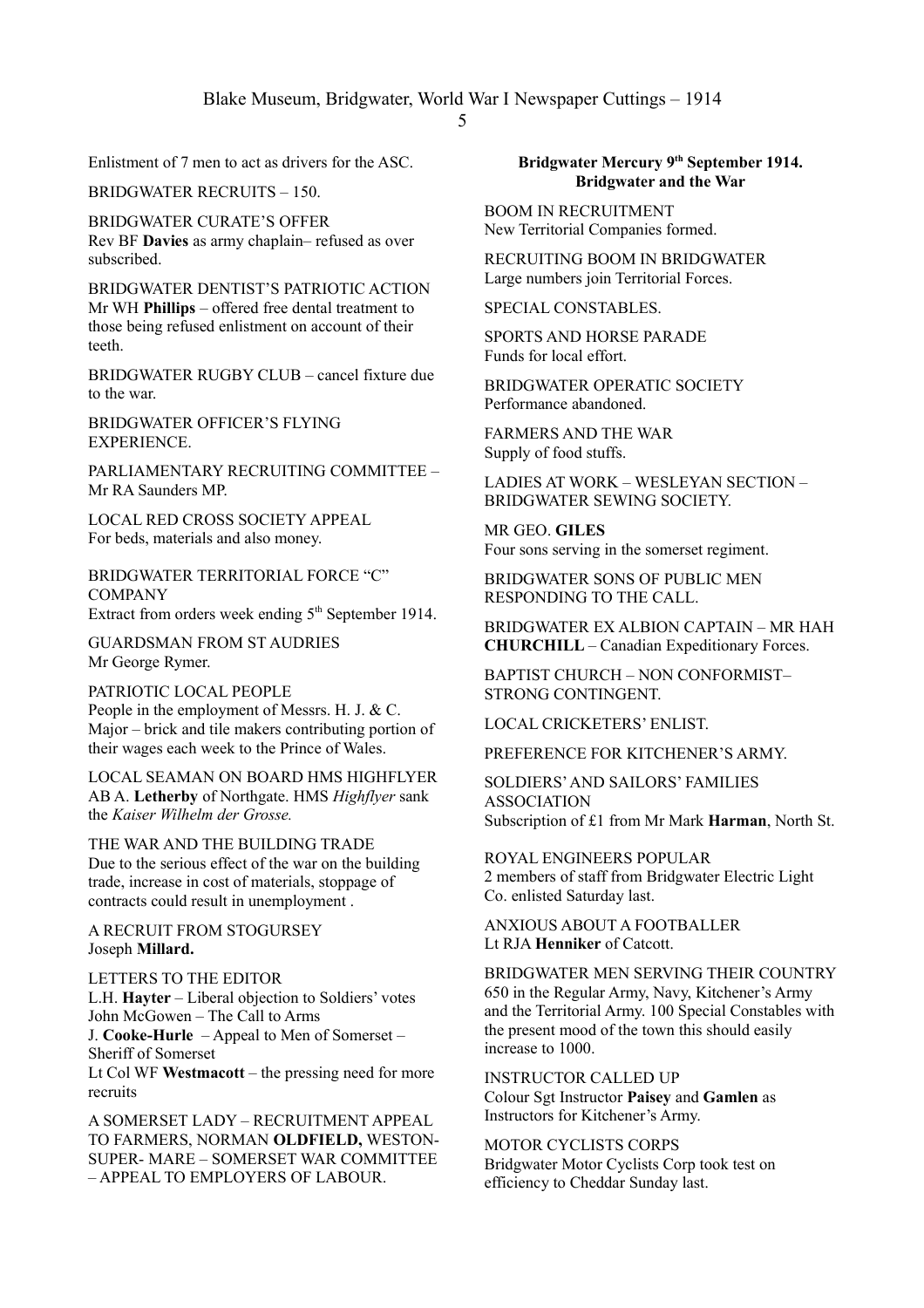MORE SPECIAL CONSTABLES 31 more sworn in.

#### SOLDIERS' AND SAILORS' FAMILIES ASSOCIATION

Monies received from Frank **Hill,** also those collected by Mr Raynsford **Everard**.

EFFORT BY CARNIVAL GANGS raised £2.

BAND PERFORMANCE FOR RED CROSS FUND In Blake gardens.

A GOOD SEND OFF

31 members of the 2nd Bridgwater Company of the Army Service corps left for Salisbury Plain.

NATIONAL RELIEF FUND – List of monies collected.

## A PATRIOTIC STREET – 73 MEN FROM ALBERT ST ENLISTED

Messrs **Lewis** (4), **Cook** (3), **May, Howard, Jarvis** (3), **Creedy** (2), **Saunders** (3), **Salway** (2), **Hamlyn, Woodland, Chorley** (2), **Young** (2), **Kirk, Manley, Batley, Tapper, Lee, Letherby**, **Thomas, Porter, Turner** (2), **Frost** (2), **Salisbury, Dyment, Parsons, Hurford, Mullins, Slocombe, Staples** (2), **Pulsford, Kerslake, Rossitter, Coles, Longland** (3), **Parsons, Day Wall, Chapman, Court, Phillips, Smith and Lang..**

ASSISTANT SURVEYOR ENLISTS Mr Owen **Barry**, Assistant Surveyor for Bridgwater Rural District Council enlists in Kitchener's Army.

FOOTBALL ON THE PLAIN Bridgwater RFC sent 15 rugby shirts for use by soldiers on Salisbury Plain. EMPLOYEES KINDLY ACTION Employees of Tone Vale Manufacturing Co. contribute £1 6s to local Red Cross funds.

SOMERSET RECRUITS REQUIREMENTS MR H **Hickman,** Chemist of Eastover forwarded to the Ladies Committee at Burnham supplies of Vaseline, ointments &c. for the new recruits at Taunton.

FLOWER SHOW ABANDONED Bridgwater, Wembdon & District Horticultural Society abandon Autumn Show.

FOOTBALL CLUB DISBANDED Bridgwater AFC disbanded until further notice.

TWENTY-EIGHT PLAYERS SERVING THEIR **COUNTRY** 

List of members of Bridgwater Rugby Club who enlisted bringing the total to 28.

OHMS BEARER CO. To meet Tuesdays and Thursdays at 7pm at Dr Morgan's School.

BRIDGWATER RESPONSE TO KITCHENER'S APPEAL Over 100 men enlist this week.

WEST SOMERSET YEOMANRY Need 150 more recruits for foreign service.

A FIRM'S GOOD RESPONSE 6 staff from J **Hook** & Son, Grocers, Fore St have enlisted, compelling shop to close for 1 hour at lunchtime due to a shortage of staff. The company was sure the people of the town would understand.

HONOUR FOR BRIDGWATER MAN One of 6 special despatch riders attached to Sir John French's staff is believed to be a Bridgwater man.

LOCAL GENTLEMEN IN KITCHENER'S ARMY – SOMERSET LIGHT INFANTRY BATTALION HB **Peace**, G **Foley**, Paul M **Reed** and H **Burrington.**

# BRIDGWATER BOROUGH RED CROSS

Response to appeal for equipment for proposed hospital for sick and wounded at the Bridgwater Rink.

LOCAL RESERVIST WOUNDED Pte Tom Parkman of Somersets from Wembdon, local postman.

#### BRIDGWATER TRADESMAN'S PATRIOTIC OFFER – HICKMAN'S DRUG STORE, EASTOVER.

An advertisement for a collection being made in aid of the National Relief Fund, Wives of soldiers on active service to get medicine for free..

## **Bridgwater Mercury 16th September 1914 Bridgwater and the War**

RECRUITING PROGRESSING STEADILY Slowing down – totals now 700.

BRIDGWATER MEN WITH THE CANADIANS Ernest A **Hollister** formerly of Bridgwater, Herbert T **Smith** of High St, Bridgwater.

BRIDGWATER RURAL WAR COMMITTEE.

WOUNDED OFFICER'S LOCAL CONNECTION – Capt **Besant**, Royal Warwickshire Regiment – nephew of Col T **Foster Barham**.

# BRIDGWATER SWIMMING CLUB'S FINE RESPONSE

List of names of those who have enlisted.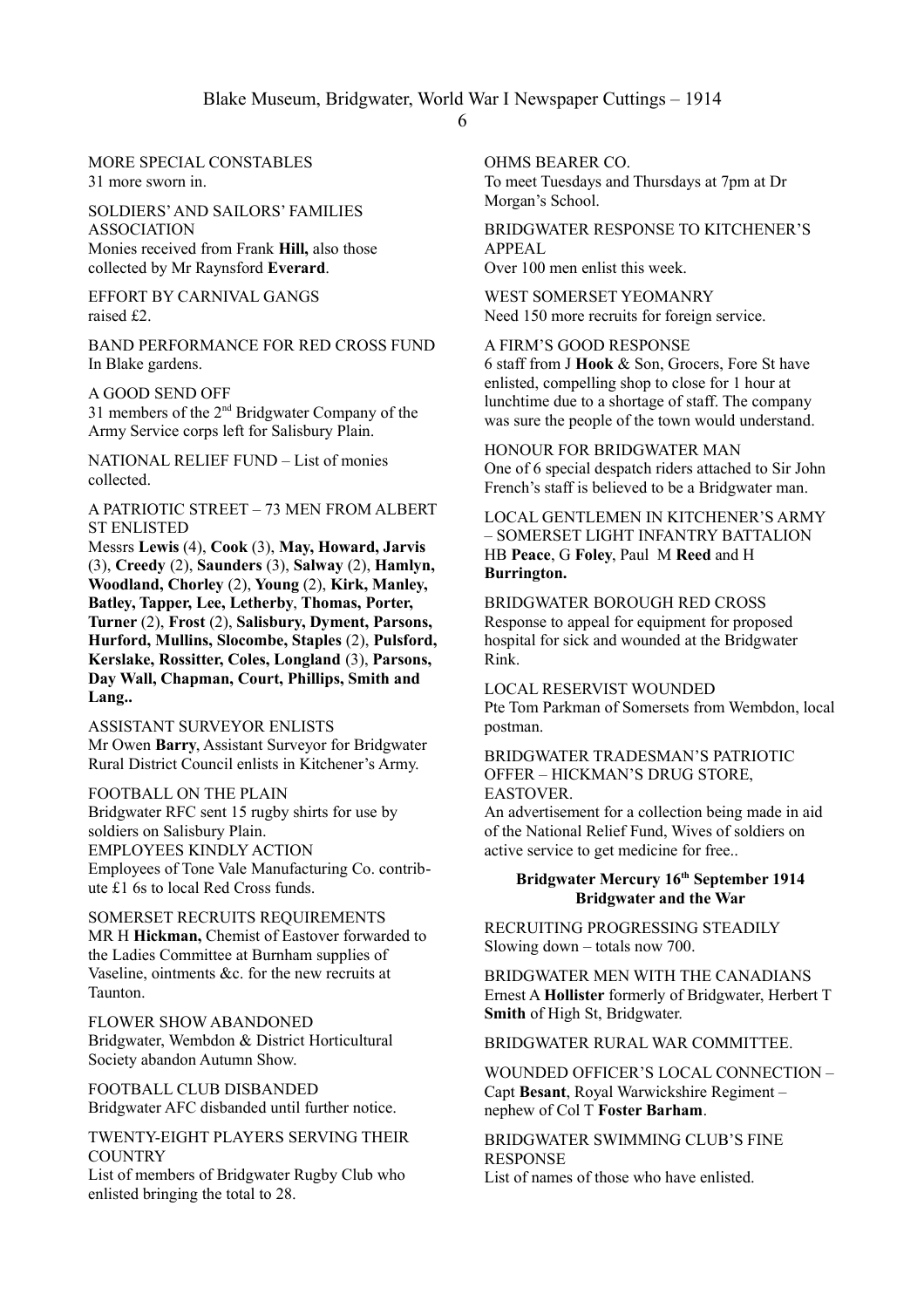RECRUITMENT MEETING IN THE VILLAGES Cannington, Spaxton, Huntspill, Chilton Polden .

BELGIAN REFUGEES Offer of hospitality by local residents.

SONS OF PUBLIC MEN SERVING THEIR COUNTRY – **Foster, Corder, Helps, Westbury.**

MOTOR DRIVERS FOR THE FRONT – BRIDGWATER MOTOR WORKS CO. 5 men.

LOCAL TERRITORIALS ON LEAVE.

RIVAL TO ALBERT ST RECORD West St (Does not mention numbers enlisting from West St).

LOCAL OFFICER WOUNDED Capt JYM **Broderip.**

IMPORTANT CONTRACT FOR LOCAL FIRM Bridgwater Motor Works – order for transport motor wagons .

LUCKY ESCAPE Chas **Creedy,** HMS *Pathfinde*r and HMS *Heela*.

SOCCER PLAYER SERVING KING AND COUNTRY – Bridgwater Thursday Association Club.

INTERVIEW WITH LOCAL WOUNDED **SOLDIER** LCpl F **Hooper** from Chilton Polden – detailed account.

WAR RELIEF CONCERT Town Hall,  $28<sup>th</sup>$  September in aid of Prince of Wales Fund.

MORE SPECIAL CONSTABLES.

COMMISSION FOR MR HC **HICKS** Former Liberal Candidate Bridgwater Division .

CANADIAN EXPEDITIONARY FORCE Letter from Herbert T **Smith** of High St, Bridgwater.

A KINDLY ACT Fruit and vegetables for the territorials on Salisbury Plain from FJ **Shere** of Penel Orlieu.

PATRIOTISM OF GAS COMPANY'S EMPLOYEES

**Howell, Redstone, Evitt, Perry, Gilson, Corder, Hayward, Hill** – plus others giving weekly contributions to the War Relief Fund.

LETTER TO MESSRS **SQUIBBS** & SON, BRIDGWATER, FROM BELGIAN FIRM. STOGURSEY RECRUITS.

FORTHCOMING CONCERT In aid of Prince of Wales Fund, to be held in the Town Hall, Bridgwater.

NATIONAL RELIEF FUND Further Local Donations – list of donors and monies given

BENEFIT AT THE BIJOU THEATRE Announcement

FORTHCOMING CONCERT AT THE TOWN HALL Announcement

## **Bridgwater Mercury 23rd September 1914. Bridgwater and the War**

BELGIAN REFUGEES RECEIVED AT **WEMBDON** 

8 – detailed account on separate clipping.

MORE MEN REQUIRED FOR HOME SERVICE.

RECRUITING MEETINGS.

#### RETURN OF LOCAL WOUNDED WEMBDON SOLDIER

Pte Tom **Parkman–** with photograph – wounded after the Battle of Mons – detailed account.

## LETTER FROM MR A W **FORBES,**

GLOUCESTERSHIRE REGIMENT AT THE FRONT– TO MR WH CHAPMAN, BRIDGWATER SOLICITOR, HIS UNCLE Alec Forbes was a well known Rugby player in Bridgwater – details of how he escaped injury, also asking for 'Woodbines' as tobacco is poor and expensive.

COMMISSION FOR A BRIDGWATERITE Mr JL **King** of Wembdon  $Rd - 2^{nd} Lt$  in the  $7<sup>th</sup>$ Service Battalion Somerset Light Infantry.

MISHAP TO YEOMANRY RECRUITS On Taunton Rd involving a motor cycle and side car ridden by LW **Carder** and a horse and cart owned by Mr S Gambling.

Local Lady's Experience in Germany Mrs **Page** of London formerly of Bridgwater.

PATRIOTISM OF BRIDGWATER LADS IN CANADA Letter to the *Mercury*, 2 men from Polden St with the 48<sup>th</sup> Highlanders.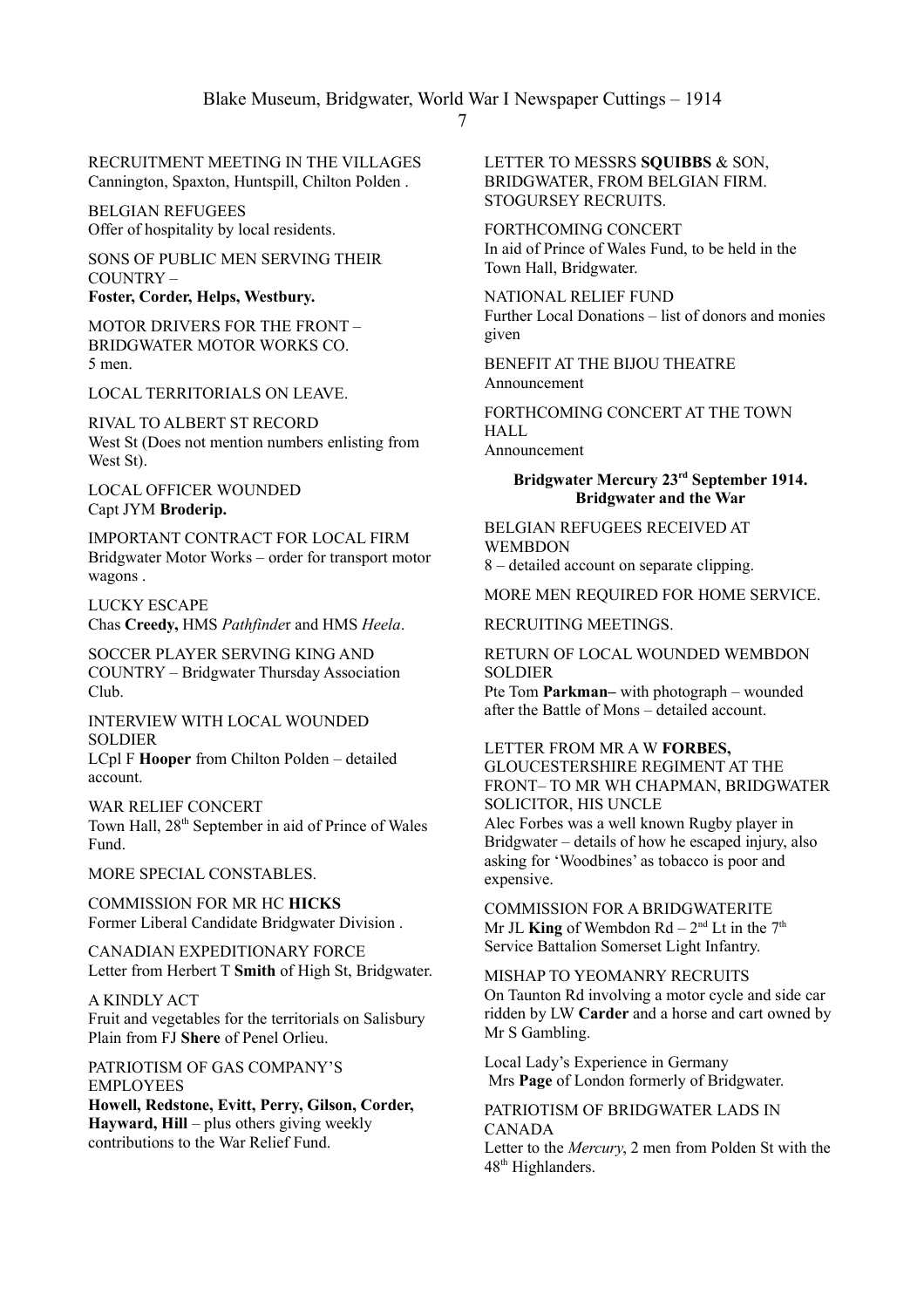#### BRITISH RED CROSS SOCIETY – APPEAL FOR **BLANKETS** 160 needed – letter form Harold S **Dosson**, Quartermaster.

PUBLIC MEN'S SONS WHO HAVE ENLISTED **Haggett, Trotman.**

COMMISSION FOR LOCAL GENTLEMAN **AJ Petrocochino** of Huntworth – 2nd Lt Army Service Corps south Western Brigade .

Bridgwater Doctors for Active Service Dr EB **Hartnell** of Church St as a Surgeon Captain in a Cavalry Mounted Field Ambulance, called for training. It is understood that this mounted ambulance will be at the front within a month. Dr **Price** who volunteered has a temporary commission as a Lieutenant with the RMAC.

## TONE VALE EMPLOYEES AND WORKMEN

Of 63 men employed by Tone Vale Manufacturing Co Ltd at Bridgwater and Taunton 28 have enlisted in the Army. Mr Harry **van Trump, jnr,** who served for two and half years in the Boer War, has enlisted in the 'Colonial Infantry' Battalion of the Regular Army. The firm is holding their jobs open until they return.

#### GALLANT LITTLE BELGIUM

Letter from HMB **Ker**, dated 21<sup>st</sup> September 1914, secretary of the Bridgwater Incorporated Chamber of Commerce, Shipping & Agriculture, stating a donation of £5 5s had been sent to the Belgian Relief Fund.

#### RECRUITS WANTED FOR THE ARMY SERVICE **CORPS**

50 more needed for the Bridgwater Company of the Army Service Corps.

## BRIDGWATER RANGERS AFC

11 members serving with the forces includes list of names.

WAR RELIEF CONCERT – AT THE TOWN HALL Announcement.

NATIONAL WAR RELIEF FUND The Bridgwater Appeal – list of donors – Total of Fund to date £887 14s.

BRIDGWATER ARTILLERY MAN WOUNDED – Gunner F **Baker,** Quantock Terrace , Bristol Rd, injured and in a military hospital at Devonport – wounded in 3 places but recovering.

GIFTS FOR LOCAL TERRITORIALS

Truck load of fruit and vegetables despatched to Salisbury Plain on Wednesday. It was sent by Mr FJ **Sheere** of Penel Orlieu from gifts from farmers and residents of Bridgwater and the neighbourhood. Mr DG **Denman** of Haygrove, Durleigh also sent a truck load of apples.

#### **Bridgwater Mercury 30th September 1914. Bridgwater and the War**

#### LOCAL TERRITORIALS TO PROCEED TO INDIA – NEW ARMY SERVICE CORPS COMPANY RAISED

Under the first 2 headlines there is a general paragraph on Bridgwater and the War. Appeal by ASC raised nearly 100 men. Bridgwater now has nearly 600 men serving out of a population of between 16,000 and 17,000 – only  $2<sup>nd</sup>$  week of the war.

## BRIDGWATER TERRITORIALS SELECTED FOR INDIA SERVICE

Full report plus list of those leaving for India.

COMFORTS FOR LOCAL TERRITORIALS Appeal from Major Aglen H Peace.

#### BRIDGWATER MAN KILLED IN ACTION

Pte. Sidney **Smith** D Company – 1<sup>st</sup> Somerset Light Infantry at the Battle of Mons. Lived in West St prior to moving to Highbridge, parents live at Southbourne Terrace, North St. Leaves wife and child – article contains excerpt from last letter to his parents.

#### BRIDGWATER MEN WOUNDED

Cpl DJ **Gillespie** – reservist – Somerset Light Infantry of Saltlands Avenue, Chilton St and Frank **Stockham** – also with the Somersets – Saltlands Avenue, Chilton St . F **Baker** – Gunner – Quantock Terrace, Bristol Rd – Battle of Mons – wounded in the leg and left hand – article contains excerpt of letter to parents from hospital. Lcpl S **Southwood** – Somerset Light Infantry – wounded on  $26<sup>th</sup>$  August – parents live at Corporation Buildings. Pte **Rainey** – Polden St.

#### HUMOUR IN THE FLEET

Mr **Pike,** Crowpill Cottage Chilton St, serving aboard HMS *Talbot* sent copies home of '*The Talbot Observer*' – article has excerpts from some issues.

PETHERTON SERGEANT WOUNDED Sgt **Lang –** Coldstream Guards – Battle of Aisne – son of Thomas Lang, Shearston, North Petherton.

RECRUITING MEETING IN THE FAIR FIELD.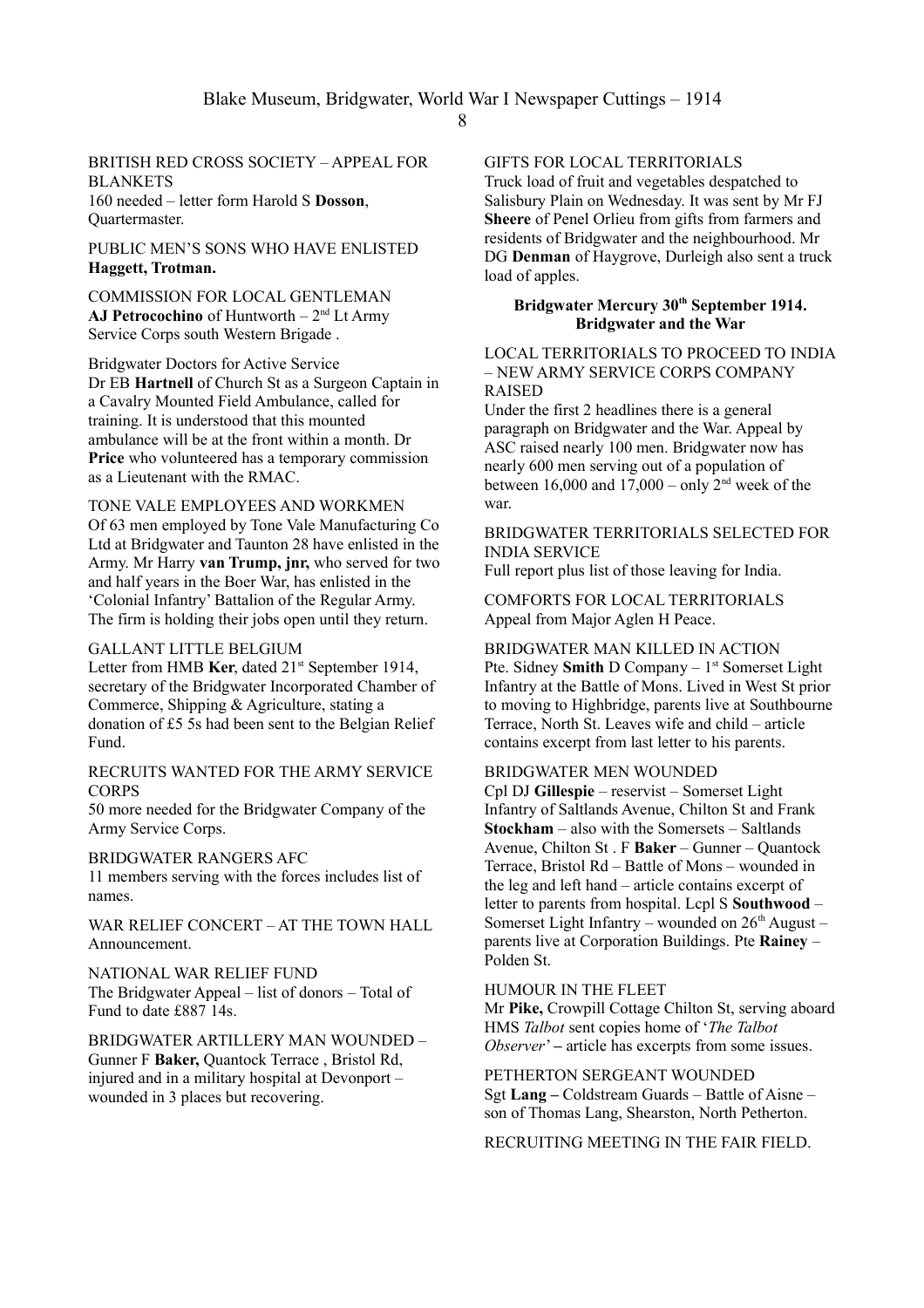#### BELGIUM REFUGEE FAMILIES IN **BRIDGWATER**

Mr & Mrs **Moleworth**, 'Belle Vue' Wembdon, house 2 families.

REFUGEES INTERVIEWED Story of their experiences.

A LOCAL ARMY SERVICE COMPANY RAISED Army Service Corps – more men needed – 65 men responded – big send off from S & D Station.

INTERESTING LETTER FROM TROOPER WS **HOOK** – 12TH LANCERS son of Mr CJ Hook, grocers of Bridgwater & Yeovil.

RECRUITS FOR KITCHENER'S ARMY In the last 3 weeks 50 recruits sent to Taunton

LOCAL FOOTBALLER FOR THE FRONT Mr Walter **Roman** – former captain of Bridgwater RFC also served in the Boer War.

MR ECM **POYNTZ** – GAZETTED TO THE BEDFORDSHIRES Formerly of Bridgwater – one time captain of Bridgwater Albion FC.

PATRIOTISM IN A LOCAL BRICKYARD Messrs Barham Bros – out of 40 employees 12 have enlisted assured jobs will be open for them on their return.

SINKING OF THE HOGUE – SOMERSET BRIDGE MAN'S EXPERIENCE MR R **Symons** – gunner in the Royal Marine Artillery.

CANNINGTON WOUNDED AND MISSING – John **Scully –** Rifle Brigade – wounded Fred **Elworthy**  $-1$ <sup>st</sup> Devons –wounded Joseph **Barrett** – Rifle Brigade – missing Fred **Williams –** Rifle Brigade – missing .

MAGISTRATES AND THE WAR – appeal for money and recruits.

BRIDGWATER SOLDIER MISSING Pte **Cooze** – Somerset Light Infantry – Halesleigh Rd

NORTH PETHERTON SOLDIERS MISSING Pte Tom **Roberts –** Somerset Light Infantry – Missing on  $26<sup>th</sup>$  August – father lives at Queen St, North Petherton

Pte Edward **Elder –** Somerset Light Infantry – was rural postman before moving to Pontypridd.

FIRST LOCAL AMBULANCE BODY FOR THE FRONT

Sgt Maj W **Jones,** native of Bridgwater, brother living on High St.

## A GOODLY PROPORTION

4 employees of Mr EH Hooper, draper, High St, have responded to the call. 3 left with the new ASC Company on Monday last.

YOUNG LADIES KINDLY ACT – On Wednesday last, market day, Misses D & E **Denman** and M **Smith** solicited cigarettes and tobacco to be sent to Somerset troops at the front. They collected 880 cigarettes and £4 in money which was used to buy 5,000 cigarettes. These have all been sent to the front.

#### HOW TO BECOME EFFICIENT

call to ordinary people to attend instruction in the use of the rifle, signalling and first aid in case of the need to defend home soil.

## WOUNDED SOLDIERS HOME FROM THE FRONT

Several in the Bridgwater district – article contains no details.

## PATRIOTIC LOCAL FOOTBALL TEAM

Bridgwater Association Football team have disbanded for the present season about 20 members have enlisted – article included list of names.

# NATIONAL WAR RELIEF FUND

Further local subscriptions – list of donors – amount to date £911 15s

THE  $7<sup>TH</sup>$  BUFFS -

Lt RDR **Troup** of Wembdon granted a commission in the  $7<sup>th</sup>$  Buffs (Bucks & Hants).

## **Bridgwater Mercury 7th October 1914. Bridgwater and the War**

DEPARTURE OF LOCAL TERRITORIALS EN ROUTE FOR INDIA Recruiting efforts during the Fair .

BRIDGWATER INDIA BOUND TERRITORIALS – Enthusiastic departure scene – detailed account.

## GENEROUS GIFTS FOR THE TERRITORIALS – INITIATIVE OF ALDERMAN WILLS Bridgwater Territorials going to India received gifts of tobacco, cigarettes, a pipe and a box of matches.

#### THE QUEEN'S THANKS TO A BRIDGWATER GIRLS' SCHOOL

Bridgwater Secondary Education Classes for Girls donated £5 for vests and socks for the troops.

BRIDGWATER OIL MILLS EMPLOYEES AT PRESENT SERVING AT THE FRONT HC **Yeandle,** J **Barbour,** C **Barbour,** E **Bell,** T **Rugg,** W **Gratton –** all with the Territorials India Contingent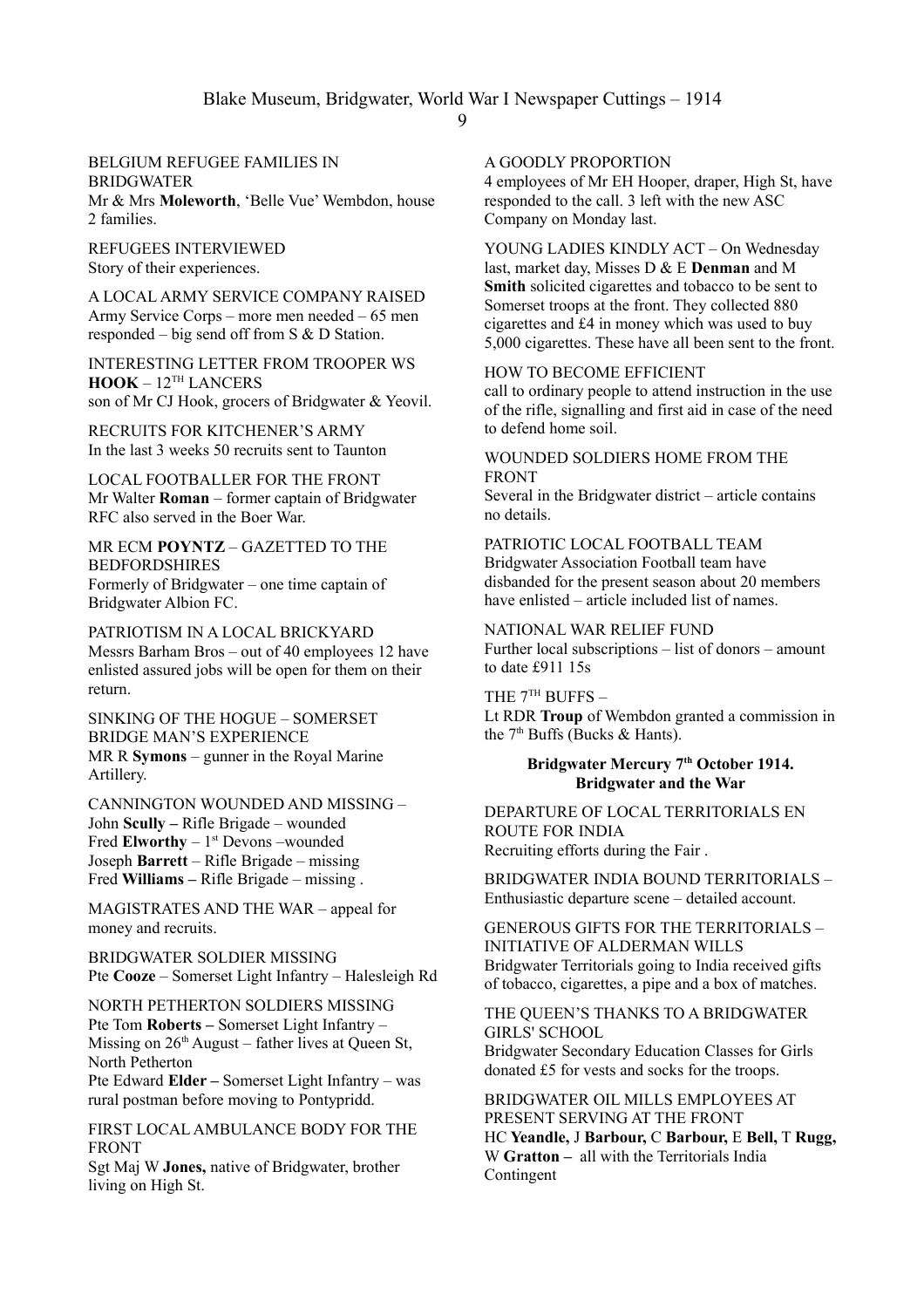Blake Museum, Bridgwater, World War I Newspaper Cuttings – 1914

J **Thomas,** S **Burt,** R **Burt,** R **Searle –** with the Army Service Corps E **Ferris –** with Kitchener's Army .

THOUSAND MULES TO BE SENT TO BRIDGWATER 1000 mules purchased from South America to be billeted at Bridgwater.

AUSTRALIANS IN BRIDGWATER passed through on Wednesday Morning.

THE SOMERSET ROYAL HORSE ARTILLERY Those wishing to enlist apply to Bridgwater Police Station on Monday next.

ALLEGED GERMAN ATROCITIES Refutes previous tales of German atrocities.

LOCAL TERRITORIALS MARRIED F **Berry** and Bugler **Slocombe** – at St Mary's on Thursday morning – no other details.

MORE MEN FOR THE ASC 10 more men enlist.

YOUNG MEN'S ASSOCIATION MEMBERS AND THE WAR – ST MARY'S ST – SERVING IN VARIOUS BRANCHES OF HIS MAJESTY'S FORCES

G **Bishop,** OW **Berry,** JW **Colsey,** LW **Carder,** E **Cook,** GT **Eveleigh,** J **Elsey,** CC **Grant,** CC **Harris, FE Hawkes,** TVV **Hook,** HL **Hillier,** AE **Mead,** C **Smith,** B **Strange,** J **Strange,** EM **Wheller,** C **Waddleton,** WB **Colthurst.**

KITCHENER'S ARMY RECRUITS 48 hours Leave – Mr Jack **Dunning,** ?? of the 2nd Somerset Battalion.

LOCAL MEN WOUNDED AND MISSING – Wounded – Cpl A **Tambling –** Coldstream Guards – Chedzoy, Pte **Biddiscombe –** Coldstream Guards – Bridgwater, Pte **Blacker –** Somerset Light Infantry – North Petherton, Missing – Pte **Gray –** Somerset Light Infantry – Enmore .

Old Boy of Cannington Technical School Wounded – Sgt J **Scully –** Royal Irish Rifles – letter detailing wound.

SALE OF POEM – Mr WJ Sharkey – donated £1 to the Red Cross.

WEMBDON SCHOOLS' GOOD RECORD – E **Biddiscombe,** A **Biddiscombe,** R **Biddiscombe,** Raymond **Biddiscombe** (all of one family), S **Coles,**  G **Coles,** C **Coles,** (all of one family), P**Arthurs,** P **Baker,** W **Baker,** B **Shakespeare,** R **Pepperall,** F **Woodley,** J **Male,** A **Parker**, F **Parsons,** P **Lorway,**  G **Sellick,** H **Reed,** C **Dibble,** T **Billing,** F **Lee,** A

**Soloman,** S **Towler,** B **Temblett,** A **Curry,** W **Curry,** S **Hill,** H **Lynham,** D **Gillespie,** F **Gaylor,** J **Jeffries,** S **Berry**, I **Vickery,** F **Crossman,** A **Tabrett,** E **Price,** J **Haste,** A **Culverwell,** Arthur **Culverwell,** W **Bull,**  S **Pearce,** B **Pearse,** J **Pitman,** B **Pitman,** S **Smith.**

BRIDGWATER NEEDLEWORK GUILD Letter detailing work completed for the Red Cross dated 6<sup>th</sup> October 1914.

THE FIRE BRIGADE AND THE WAR 3 members serving their country – one on active service in France and reported missing.

SOMERSET TERRITORIALS AND FOREIGN SERVICE – A DISAPPOINTMENT Members of the  $4<sup>th</sup>$  &  $5<sup>th</sup>$  Somerset Light Infantry now not all going to India.

REPORTED GERMAN PRISONERS FOR TAUNTON DISTRICT – A CAMP FOR MULES.

ANOTHER LETTER FROM MR ALEC W **FORBES** – HOW CIGARETTES ARE APPRECIATED .

SECOND LIST OF SUBSCRIPTIONS AND DONATIONS Total collected £68 14s.

GOOD WORK AT WEMBDON Wembdon branch of St Mary's Sewing Guild – doing work in connection with providing comforts for the troops

## **Bridgwater Mercury 14th October 1914. Bridgwater and the War**

LOCAL TERRITORIALS SAIL FOR INDIA – INTERVIEWS WITH WOUNDED SOLDIERS IN THE DISTRICT – GENEROUS BRIDGWATER RESPONSE TO OUR TOBACCO FUND Headlines followed by a general paragraph.

NORTH PETHERTON SOLDIERS EXPERIENCE – SAVED BY HIS CIGARETTE CASE Detailed article giving Pte **Chamberlain's**  experiences. Pte H **Chamberlain** – 1<sup>st</sup> Devons – wounded in the right knee. Lcpl **Taylor** – Rifle Brigade – wounded in the arm.

GWR AND THE WAR Has run 2229 troop train since the outbreak of war.

MULE DEPOTS NEAR BRIDGWATER To be situated at Mr **Norman**'s Petherton Park and Mr **Tilley**'s, Alstone Court, Huntspill – grooms wanted to look after the animals.

CARNIVAL COMMITTEE AND THE WAR No Carnival this year – Concert for War Relief Fund on November 5<sup>th</sup> at the Town Hall.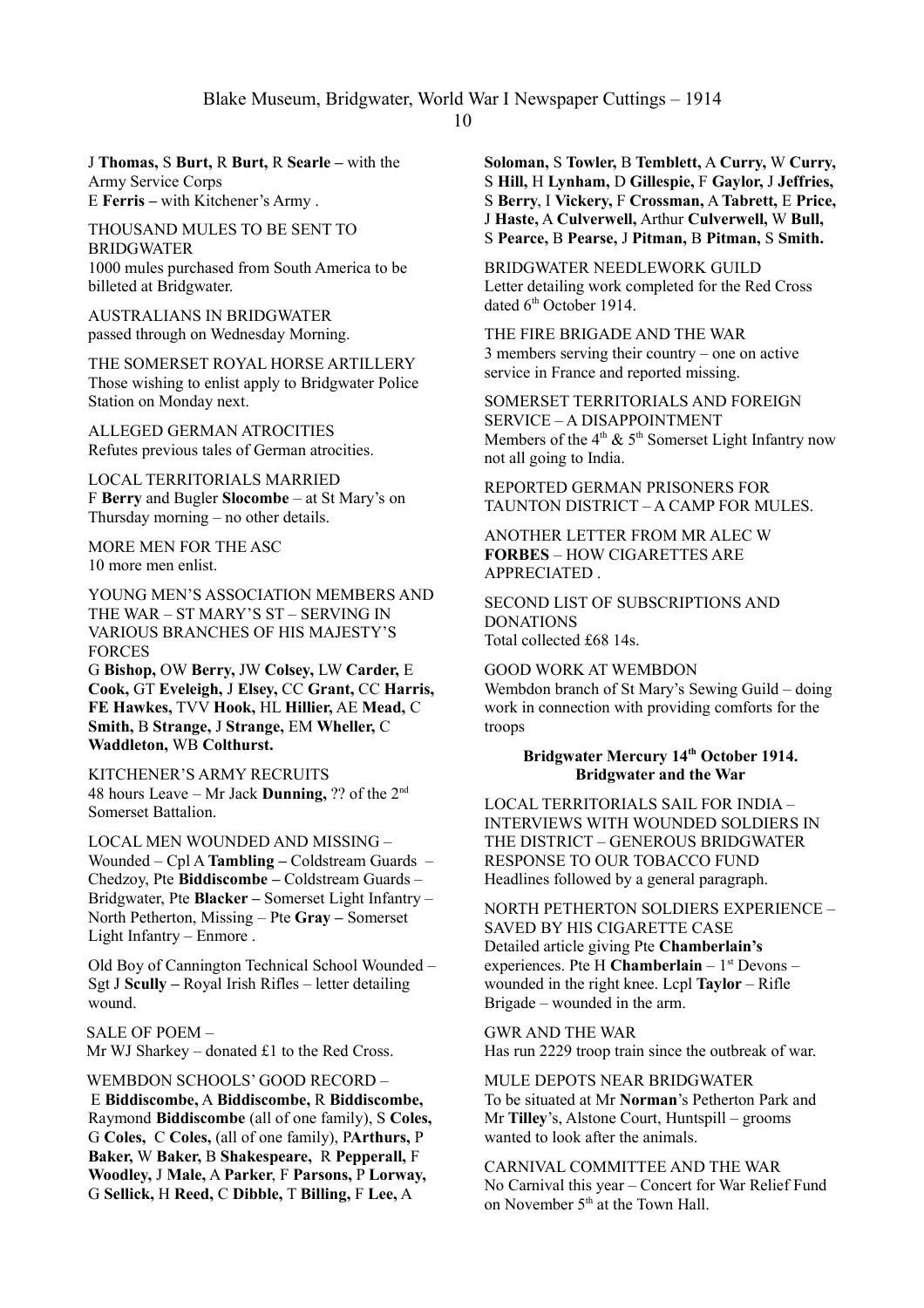BRIDGWATER GUARDIAN [of the poor] OBTAINS COMMISSION – Mr **Ponsonby** of Pawlett – in the Reserve West Yeomanry Regiment .

MORE RECRUITS FOR THE ARMY SERVICE **CORPS** 

Staff of Messrs Phillipps & Co – BL **Hurst,** CW **White,** C **Symons, –** Army Service Corps Andover – also Mr Digby **Goldie .**

## LIFE IN THE TRENCHES

Pte Arthur **Parsons** – 2nd Coldstream Guards – brother of PC Morgan **Parsons**, Bridgwater Borough Police – asking for cocoa and matches.

PRINCE OF WALES NATIONAL RELIEF FUND Bridgwater Teachers Association – list of schools' contributions.

WEMBDON SCHOOL RECORD Two more old boys – Ernest **Chipp** and Herbert **Webb.**

#### A PRISONER

Capt JWM **Broderip** – with the Somersets – son of Mr E **Broderip** of Cossington House, Bridgwater.

THREE SONS SERVING THEIR COUNTRY Mr WG **Richards –** Mechanical Section ASC, Mr CG **Richards** – 5<sup>th</sup> Somersets, Mr AG **Richards** – 6<sup>th</sup> Battalion Manchester Regiment.

THE BRIDGWATER MOTOR CYCLE CORPS more members.

LETTER FORM A SOMERSET CORPORAL Cpl **Wilcox,** A Company Somerset Light Infantry – letter to his mother at Middlezoy.

BRIDGWATER TERRITORIALS SAIL FOR INDIA In the early hours of Saturday morning the Company of the Territorials, as part of the Wessex Brigade sailed for India.

BRIDGWATER RELIEF SUB – COMMITTEE – LETTER FROM THE MAYOR, DATED 12TH OCTOBER 1914

For the relief of cases of distress arising on account of the war – for civilians – list of committee members.

FORTHCOMING FOOTBALL MATCH – ANNOUNCEMENT For local relief fund.

BRIDGWATER SOLDIER KILLED Pte Alec **Heard** of the Somerset Light Infantry – parents reside in Old Taunton Rd, Bridgwater – Pte **Heard** worked as a baker in Glastonbury .

MAYOR OF BRIDGWATER'S APPEAL Additional subscriptions on behalf of the Prince of Wales Fund – total now £971 7s 6d .

**N.B.** Piece of an article missing which gives details of the experiences of Pte **Pitman –** wounded – only the end of the article is with the clippings.

## **Bridgwater Mercury 21st October 1914. Bridgwater and the War**

WOUNDED SOLDIERS RETURN TO THE DISTRICT – INTERESTING INTERVIEWS.

RETURN OF BRIDGWATER RESERVIST – INTERESTING ACCOUNT OF THE BATTLE OF THE RIVERS

Pte E **Biddescombe** – 1st Coldstream Guards – of 9 Chilton St – wounded in the left leg by a shell splinter at the Battle of Aisne – long detailed account of his experiences.

FURTHER BRIDGWATER REFUGEES Mr & Mrs HI **Humphry** offered accommodation to a Belgian couple.

BRIDGWATER LADS WITH THE CANADIANS Rev WW **Bell** Charlynch, Mr RJ **Foley,** JP Bridgwater, Mr WH **Smith ,** Bridgwater, Mr W **Robbins,** Bridgwater and Mr JN **Trayler,** Bridgwater – have sons serving with the Canadian Expeditionary Force.

NECESSITY IS THE MOTHER OF INVENTION – Tom **Pursey** of the Somersets – mother received a note written on a piece of wood which arrived safely through the post – due to lack of notepaper and envelopes at the front.

OBTAINS A COMMISSION – MR ALEC **FORBES –** ROYAL NORTH LANCASHIRE REGIMENT – FOR MERITORIOUS CONDUCT ON THE FIELD OF BATTLE – Letter to his Aunt and Uncle, Mr  $\&$ Mrs Chapman of Ashley Villa, Wembdon.

SOMERSET SERGEANT'S NARROW ESCAPE Sgt C **Wilcox** of A Company Somerset Light Infantry, Writing to his mother who lived at 109 Bristol Rd He had the pack cut off his back by a shell – asks for thick woollen socks and says that Tom **Packman's** account in the Bridgwater Mercury of the 23rd September was correct as he was with him – see letter for full details.

WOUNDED SOLDIER – COSSINGTON

Pte **Theobald,** 2<sup>nd</sup> Coldstream Guards – sister Mrs Hallet, post mistress at Cossington – wounded in the left knee – detailed account of his experience.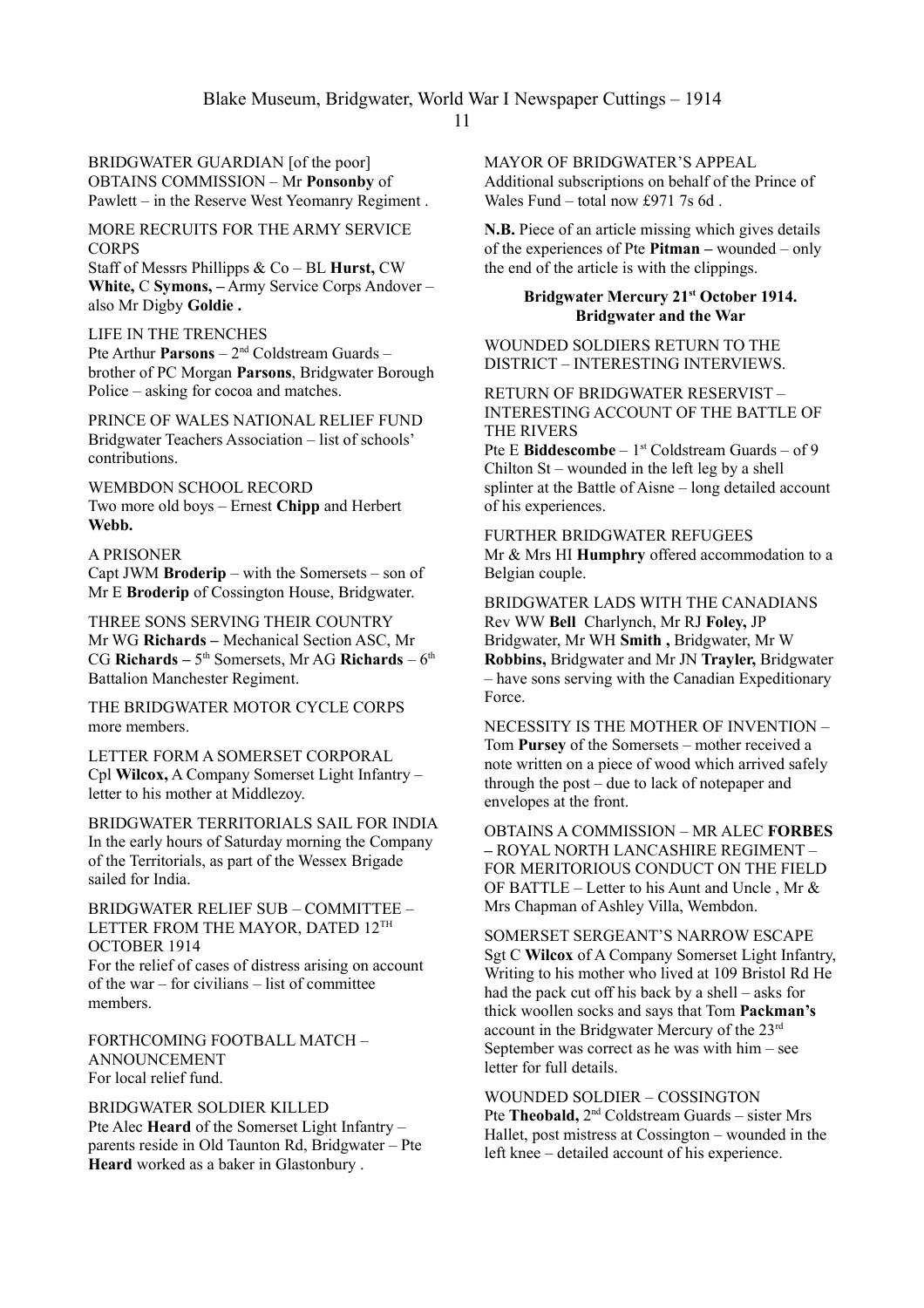# WEMBDON SCHOOL RECORD

Edwin **Young,** Herbert **Webb,** Edward **Price,**  Clifford **day,** Henry **Green,** Edward **Culverwell.**

## THE DEFENCE OF ANTWERP

Polden Hill Marines Take Part – Ptes CJ **Pittey,** E **Pittey,** and F **Chilcott** of Chilton Polden and **Brown** of Moorlynch – detailed account by CJ **Pittey.**

#### SPIES AND GUY FAWKES DAY

Due to probable visits from Zeppelins Guy Fawkes celebrations cancelled – Carnival already cancelled therefore cannot be used as a guide to any 'German aerial fleet'.

LETTER WRITTEN UNDER SHELL FIRE – BRIDGWATER SOLDIER'S VIVID EPISTLE – PTE W **CULVERWELL** 2<sup>ND</sup> BATTALION COLDSTREAM GUARDS – SON OF MR WJ CULVERWELL, BEAUFORT ARMS, ST JOHN'S ST

Excerpt from letter written from billet one and a quarter miles behind the trenches – within reach of the German 'big' guns.

RESUSCITATION OF THE BRIDGWATER RIFLE **CLUB** 

Detailed account

#### LOCAL SOLDIERS MISSING

Pte **Gray,** Somersets of Enmore, Pte **Randle,** Somersets of Huntspill – te **Gray** reported missing now officially informed he is a POW in Germany .

THE TOWN AND THE BELGIAN REFUGEES Meeting held to consider the question of offering hospitality.

LETTER FROM CANNINGTON GUARDSMAN – HERBERT **WAKELY** 2<sup>ND</sup> BATTALION COLDSTREAM GUARDS

Mother matron at the Cottage Home, Cannington received a letter dated 9<sup>th</sup> October 1914 – been fighting since  $13<sup>th</sup>$  August.

WEST SOMERSET YEOMANRY – COMMISSION Mr CB **Greenhill** of Puriton Manor, Bridgwater as a Lieutenant .

A SCHOOL'S SPLENDID RECORD – CANNINGTON NATIONAL 51 old boys serving in his Majesty's Forces.

## A NIGHT WITH THE BRIDGWATER MEN ON SALISBURY PLAIN

Correspondent's account of ASC Territorial Force, B company Wessex Brigade at West Down South Camp, Salisbury Plain, where his brother was serving – detailed account of an aspect of camp life – preparing for the arrival of the Canadians.

INTERESTING INTERVIEW WITH M. RENE **AUROUSSEAU** 

Belgian Refugee – detailed account.

BRIDGWATER OFFICER OF DRAGOONS KILLED IN ACTION

2<sup>nd</sup> Lt JD **Patteson**, 5<sup>th</sup> Dragoon Guards – originally from Norwich – was in Bridgwater learning brewing with Messrs Starkey, Knight & Ford Ltd – whilst in Bridgwater he resided with Mr Cop in St Mary's St.

BRIDGWATER RED CROSS DETACHMENT Details of equipping and repairing the Rink & Club as a hospital – also an appeal for a guarantee fund and appeal for mattresses and blankets.

MAYOR OF BRIDGWATER'S LIST List of donors – total amount to date £979 5s.

## A GENEROUS GIFT

 Mr WB **Broadmead** JP of Enmore Castle – £70 to the special fund of the West of England Sanatorium, Weston-super-Mare, in connection with the war.

MENTIONED IN DESPATCHES Maj AM **Henniker –** brother of the late MR JG Henniker of Catcott.

THE VOLUNTEER RESERVE – LARGE ADDITION OF RECRUITS – WEST OF ENGLAND CABINET WORKS 42 employees and the principal, Mr HI Humphry have joined the Bridgwater Volunteer Reserve.

RECENT RED CROSS CONCERT Thanks to organisers.

#### VEGETABLE PRODUCTS TO OUR BRAVE **DEFENDERS**

Communication received by the Mayor from the 'Vegetable Products Committee' London requesting the setting up of a committee to supply fruit and vegetables jams, preserves &c free of cost to warships, army corps and depots, hospitals and other institutions.

TOBACCO FOR SOMERSETS AT THE FRONT fund has raised a total of £209 6s 3d equating to 8372 and a half packets.

BRIDGWATER VOLUNTEER RESERVE To take part in a route march to North Petherton on Thursday evening.

## A CHILD'S CALL TO THE MANHOOD OF OUR **COUNTRY**

A Poem by Hilda Harwood, Eastover Council Girls School, Bridgwater.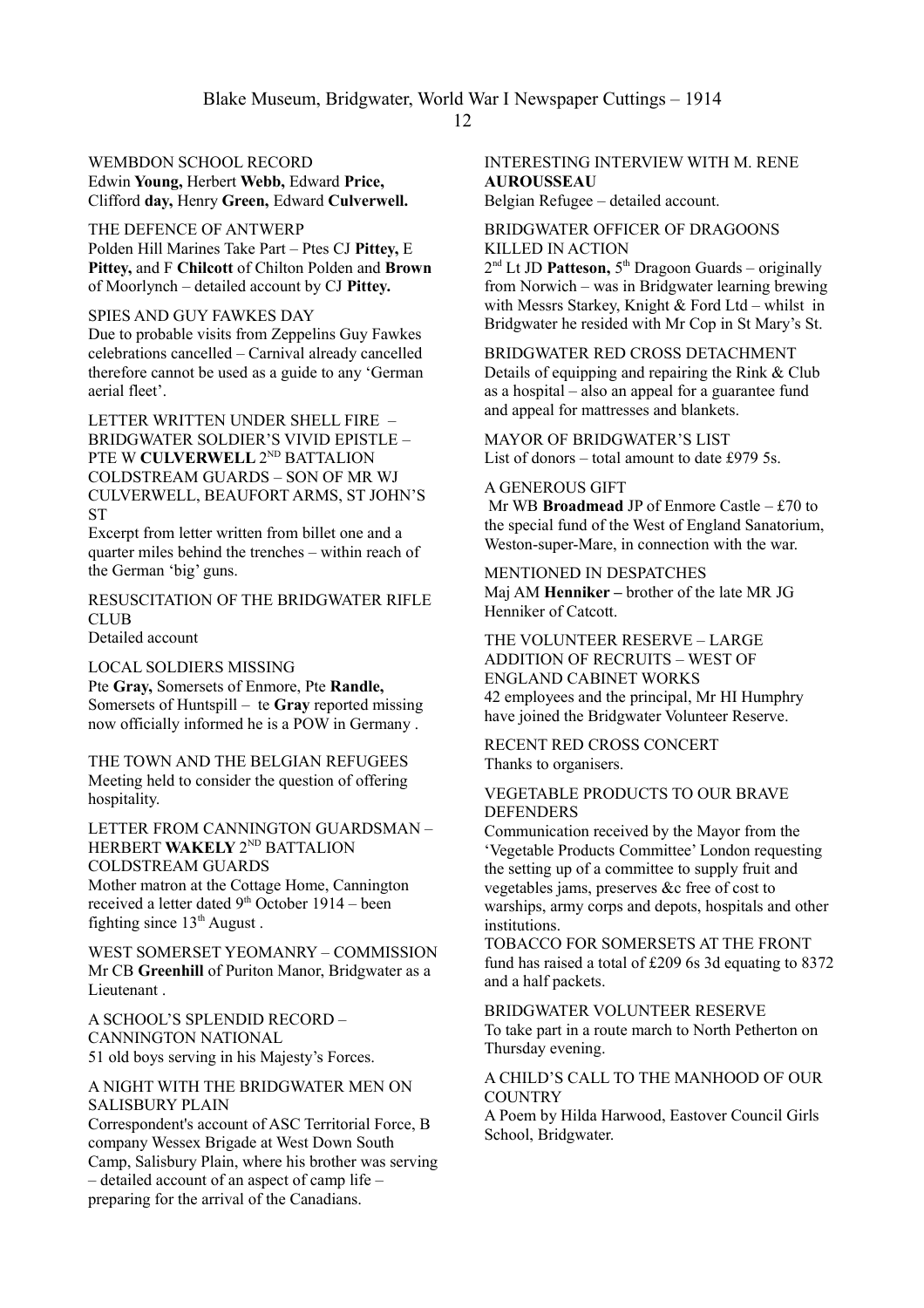## **Bridgwater Mercury 28th October 1914 . Bridgwater and the War**

TOBACCO FOR THE SOMERSETS AT THE FRONT

Total sum to date £284 1s 9d.

MORE BELGIAN REFUGEES TO BE ENTERTAINED.

CHEDZOY WOUNDED SOLDIER'S GRAPHIC STORY – VIVID SCENES OF THE BATTLEFIELD – PATHETIC HOSPITAL MEETING – Cpl AJ Tambling 3<sup>rd</sup> Battalion Coldstream Guards wounded in left knee at the Battle of the Rivers – very detailed account of his experience.

WITH THE BRIDGWATER TERRITORIALS ON THE WAY TO INDIA – AN INTERESTING DIARY – LIFE ON BOARD A TROOPSHIP Pte Clement **Carver,** Somerset Territorials, of Church St Bridgwater, – detailed account of his experiences on the troop ship.

BALTIC STEAMER ARRIVES AT BRIDGWATER – HOW THE GERMANS WERE DUPED Monday 19<sup>th</sup> October arrival at Dunball Wharf Bridgwater from Sundsvall the Swedish steamer *August,* with timber for Messrs Geo Hooper & Co Ltd, Bridgwater – description of how the vessel was boarded by German officers – when the Captain said he was bound for Bridgwater the officer thought he meant Bridgewater America.

## *THE KAISER'S DREAM* – POEM WRITTEN BY MR WJ **SHARKEY**, BRIDGWATER

Copies sold for the Bridgwater Mercury Fund for tobacco and cigarettes for the Somersets at the front – contains excerpt from the poem.

CANADA AND THE WAR – BRIDGWATER LADY'S STIRRING LETTER

Mrs VJ **Soper**, native of Bridgwater now resident in Edmonton – written to friends in Bridgwater detailing numbers enlisted.

#### BRIDGWATER MEN IN 'BRISTOL'S OWN' **GLOUCESTERS**

Mr HW **Cash,** MR F **Ballinger**, and Mr H **Crossman.**

A BATTALION FOR MEN OVER 45 Gunner JW **Turner**, Pawlett – men wishing to serve but over 45.

BRIDGWATER VOLUNTEER RESERVE Continues to grow.

'JUMP FOR JOY FOR A GOOD SMOKE'

Driver W Tucker, 107<sup>th</sup> Battery Royal Field Artillery – letter home detailing the appreciation of tobacco also description of conditions at the front.

PROMOTION FOR CAPT HAROLD **HICKS Former Liberal Candidate – to**  $1<sup>st</sup>$  **Battalion Royal** Fusiliers.

BELGIAN REFUGEES AT WEMBDON 1 family left for Bath.

AN ERRONEOUS REPORT Driver **Osborne** of Leicester not Bridgwater – awarded the VC.

A GERMAN TIMBER CARGO Captured by the British, part of which has been bought by the West of England Cabinet Works, Bridgwater.

LT ALEC **FORBES** Wounded – shrapnel not serious.

BRIDGWATER BELGIAN GUESTS

Arrival of more refugees.

## **Bridgwater Mercury 4th November 1914. Bridgwater and the War**

## TOBACCO FOR THE SOMERSETS AT THE FRONT

Our Fund Reaches nearly £370. Fifteen Cases Already Despatched – sum already received is £367 1s 3d equating to 14,682 and a half packets – Messrs Martin Ltd, London have despatched 15 cases up to the  $27<sup>th</sup>$  October – Each case contains 160 parcels plus matches – Lcpl **Anglin** wrote to his mother in Albert St saying that the first consignment had arrived and how much it was appreciated.

## ARRIVAL OF BELGIAN GUESTS

Belgian refugees arrive in Bridgwater and are accommodated in Kings Sq – gifts in kind and money and promises have been received.

#### INTERESTING LETTERS FROM THE FRONT – SOMERSET OFFICER'S EXCITING EXPERIENCES

Sub headings followed by general paragraph . BRIDGWATER LANCE-CORPORAL'S INTERESTING LETTER – VIVID DESCRIPTION OF BATTLE OF MONS – 'WE HAVE GOT THEM GROGGY NOW!'

Lcpl J **Anglin** attached to A Company Somerset Light Infantry and went to France with the first British Expeditionary Force – letter to his mother who lives at 11 Court, Albert St, Bridgwater – gives detailed account of his experiences at the Battle of Mons – says 'Stan' , Lcpl **Southwood** – parents live in Penel Orlieu, Bridgwater, was wounded – they enlisted together a year or so ago – Mrs Anglin has 2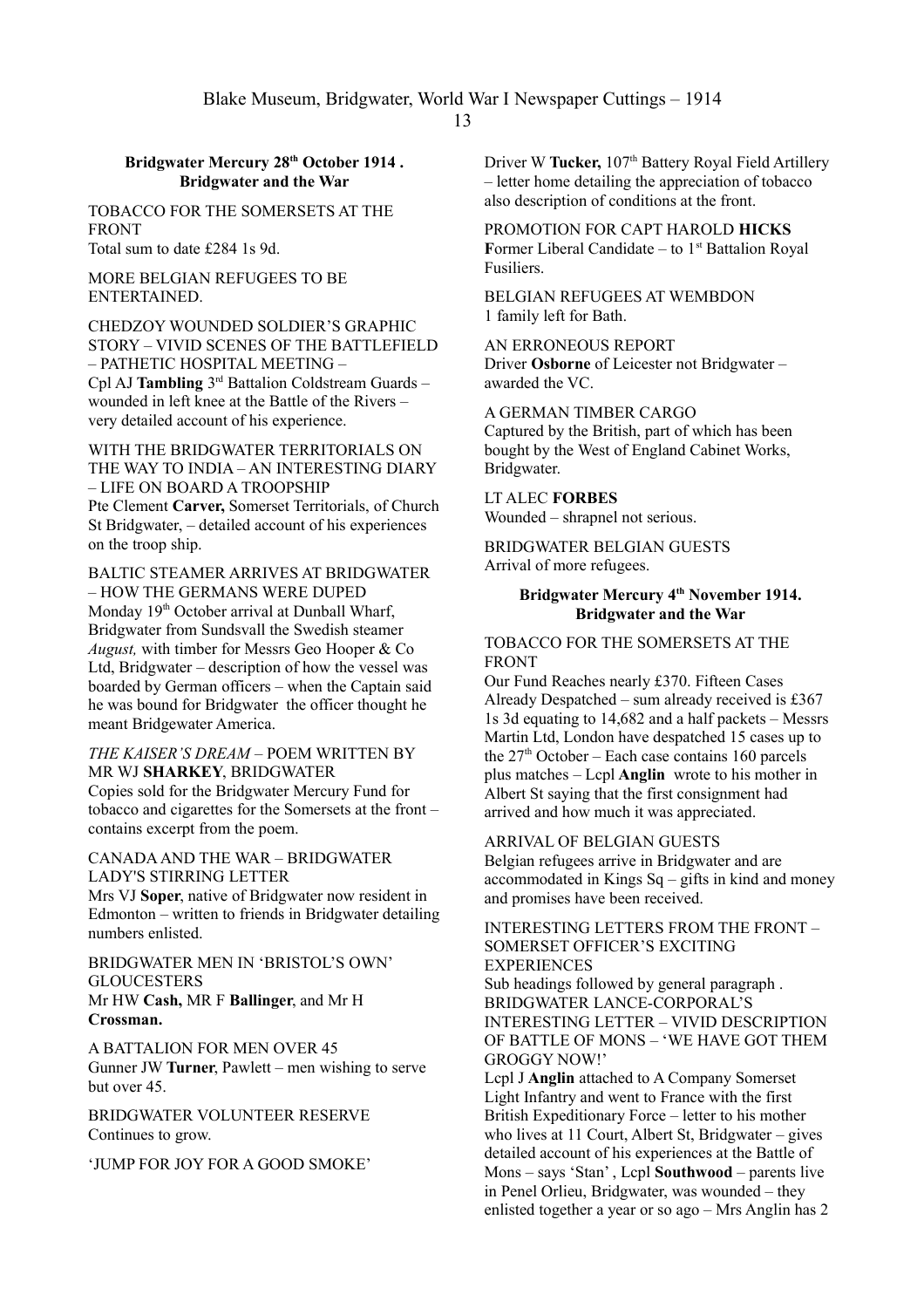other sons serving – Pat and – Jack who are stationed with the 3<sup>rd</sup> Somersets at Devonport and expected to proceed to the front shortly.

#### BRIDGWATER PRIVATE'S EXPERIENCES AT THE FRONT – 'UNDER SHOT AND SHELL EVERY DAY'

Pte WG **Fudge** of the1st Battalion Somerset Light Infantry – was landlord of the Volunteer Arms, Union St, Bridgwater – went out with the 1st British Expeditionary Forces – was at Battle of Mons – letter giving details of his experiences.

LOCAL SOLDIER'S NARROW ESCAPE – WOUNDED MAN'S HAIR SINGED BY A SHELL Pte Walter **Smith** of the 1<sup>st</sup> Battalion Gloucester Regiment – went out with the 1st British Expeditionary Forces – staying with relatives at 101 Wellington Rd, Bridgwater – wounded by a bullet in the left thigh and by a shell in the right thumb – detailed interview of his experiences.

CHARLYNCH MAN WOUNDED Pte **Tucker** Coldstream Guard – of Charlynch wounded in action.

'WE HAD TO SMOKE OUR TEA' Pte J **Grey** of the Northumberland Fusiliers – letter home from the front detailing how he smoked 2 tea allowances due to lack of tobacco.

WITH THE LOCAL TERRITORIALS ON THE WAY TO INDIA – AN INTERESTING LETTER Pte Graham **Eveleigh –** son of Mr T Eveleigh, Wembdon Rd, Bridgwater – on his way to India with the Somerset Territorials – gives details of his trip on board the troopship and the sights he saw.

BRIDGWATER RESERVIST'S NARROW SHAVE – STRUCK IN THE TOE BY A SHELL

Pte W **Temblett,** Royal West Surrey Regiment – of Bath Rd, Bridgwater – letter detailing his experiences in the trenches also refers to the need for cigarettes – was a reservist and was employed by the West of England Cabinet Works, Bridgwater before being called up.

NATIONAL RELIEF FUND – LOCAL LIST List of donors and amounts given – total fund to date £1,014 12s 5d.

WOUNDED SOLDIERS IN BRIDGWATER – LOCAL VOLUNTARY AID TO HOLD THEMSELVES IN READINESS Wounded soldiers expected in the next week or so – temporary hospital to be ready at 24 hours notice.

CIGARETTES FOR THE SOMERSETS – LETTER OF THANKS FROM THE FRONT

To Miss E Denman from Maj CP **Prowse** of 1st Battalion Somerset Light Infantry – thanking her, her sister and Miss Hill for the Cigarettes they set – see report Bridgwater Mercury 30<sup>th</sup> September 1914.

SOLDIERS' AND SAILORS' CORRESPONDENCE Asking for interesting letters from soldiers and sailors on active service for publication.

## A MONTH IN THE TRENCHES

Pte J **French** of the Coldstream Guards – letter to his mother at Sutton Mallet – had not had clean shirt for ten weeks.

## WOUNDED IN STORMING GERMAN **TRENCHES**

Pte A **Parsons** of the Coldstream Guards – brother of PC GM Parsons, Bridgwater Borough Police Force – wounded in the right leg whilst storming German trenches on October 21<sup>st</sup>.

## WEMBDONIAN'S SON WOUNDED Pte William **Sellars** of the Somerset Light Infantry –

son of Mr Charles Sellars, Tower House, Mount Redford, Wembdon – Pte Sellars married and lived in Pontypridd – is a reservist.

FIREWORKS AND BONFIRE PROHIBITION No large squibs or aerial fireworks after 8 o'clock any night – also applies to bonfires .

IN TRAINING AT THE WHITE CITY – Letter from Rifleman **Dursdon** of the 12<sup>th</sup> County of London Battalion – formerly employed in Bridgwater – brother Bob serving with the Somerset Light Infantry .

## WARRIORS AND THEIR DEPENDANTS – Bridgwater Branch of the National Union of Railwaymen voted to support the 'Daily Citizen' campaign of £1 a week for dependants of every soldier and sailor killed or permanently maimed by fighting.

## A TRIBUTE TO THE FALLEN

Churches paid tribute to the fallen last Sunday – St Mary's rang a muffled peal in honour of the British soldiers who have fallen.

#### LOCAL MEN PRISONERS OF WAR

Pte **Rendall** (West Huntspill), Pte **Wilkins** (Spaxton), both of the Somersets and J **Barrett** (Cannington) are POWs of the Germans .

## BRIDGWATER TRADESMAN WOUNDED

Cpl **Trulufe,** Cameron Highlanders – wounded in the left foot – Reservist – had a hairdressing business in the High St, Bridgwater before being called up.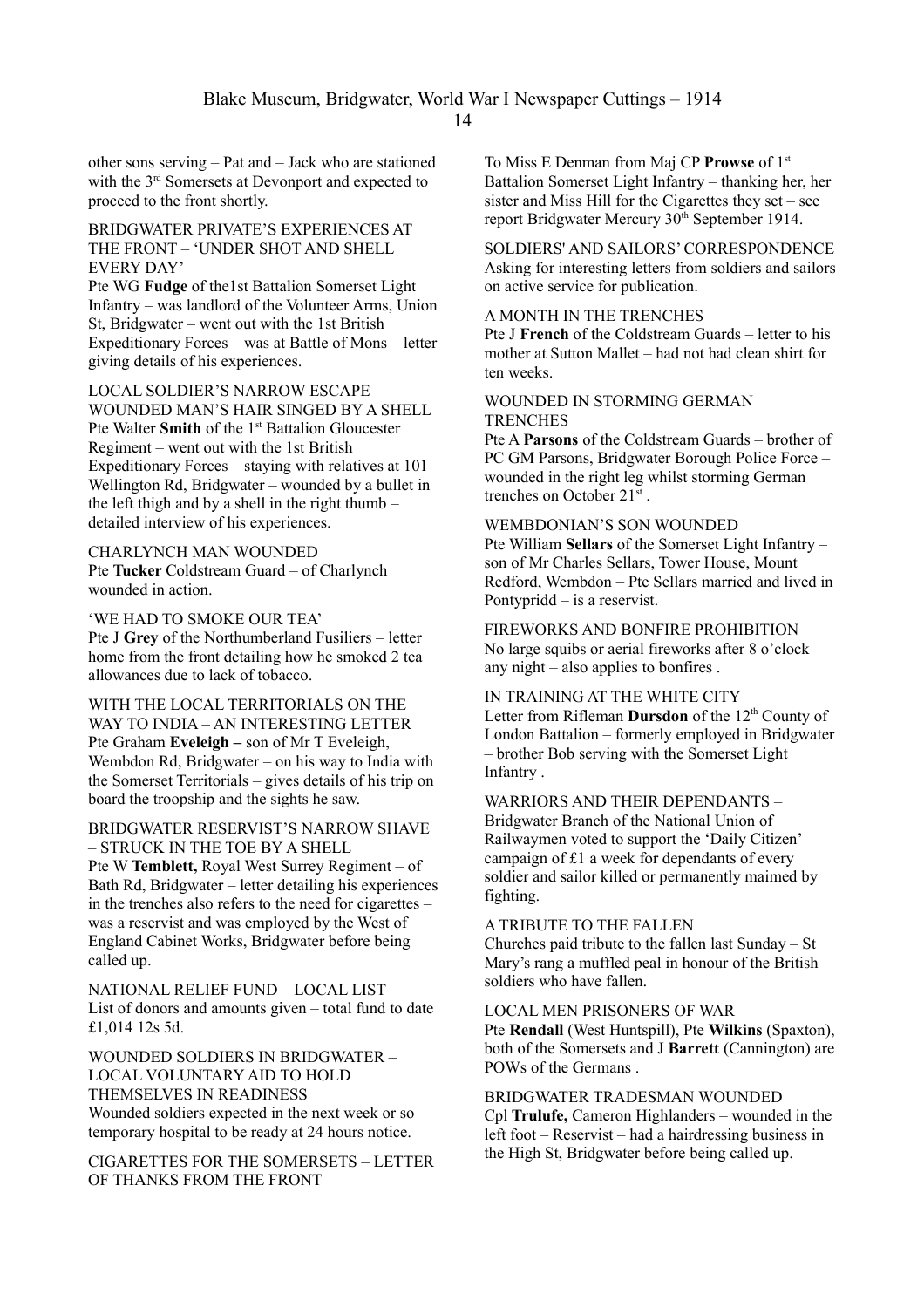## GENEROUS WORKPEOPLE

Employees of Messrs HW Pollard & Son, Contractors, Bridgwater have collected £1 4s 5d for the Bridgwater Red Cross Fund – the same workmen also raised £5 to supply tobacco for soldiers at the front.

ARMY SERVICE CORPS – MORE MEN ENLIST – Bridgwater is supplying about 300 men to the ASC – some of the recruits are Messrs LJ **Facey,** EWE **Wilcox,** S **Reading,** F **Patch,** H **Preece,** C **Ford,** C **Tottle,** R **Preece,** R **Payne,** H **Morris**, F **Sellick,** CC **Hartley, WA Geen** (see 11<sup>th</sup> November 1914 edition for correction), PF **Jarman,** T **Nash,** F **Baker,** J **Chipp,** A **Durston,** WT **Bowles,** C **Bale,** EW **Sparkes,** T **Bale,** J **Facey,** H **Burt,** and BJ **Jones –**  all of the men are from Bridgwater except Hartley who is from Over Stowey.

EFFORT TO AID BELGIAN REFUGEES Ladies of Bridgwater selling bows in the Belgian colours, up to 15,000, on Wednesday and Thursday to raise money for the local fund for housing Belgian refugees.

RECRUITING FOR KITCHENER'S ARMY – IN THE LAST WEEK 20 MORE RECRUITS Since the war began about 250 from Bridgwater have enlisted in Kitchener's Army – Bridgwater's contribution to all the services is now well over 1,000.

ON LEAVE – LARGE NUMBERS OF SOLDIERS WITH KITCHENER'S ARMY AND TERRITORIALS HOME ON LEAVE Made Bridgwater look like a garrison town.

BRIDGWATER CANADIANS HOME – 2 MEMBERS OF THE CANADIAN EXPEDITIONARY FORCE AND NATIVE TO BRIDGWATER HOME ON LEAVE Pte FJ **Davis**,  $48<sup>th</sup>$  Toronto Highlanders and Pte A **Spriggs, 78th Royal Nova Scotia Highlanders.** 

BRIDGWATER VOLUNTEER RESERVE Reserve now to meet at the Butter market as the Rink and Club is needed for the Red Cross hospital – article gives details of the meeting.

BRIDGWATER NEEDLEWORK GUILD Details of a letter from Mrs ES Ware, hon. secretary of the Bridgwater Needlework Guild to the Bridgwater Steam Laundry thanking them for the full use of the laundry for articles for the local Red Cross hospital.

#### SHAPWICK

All saints Day service in remembrance of those who have died in the war .

## SOMERSET WAR RELIEF COMMITTEE

Meeting at Bridgwater – Trade Unionist Representation on the local Committee – The employment of Belgian Refugees – Inadequate Pensions for Soldier's Widows – full detailed report of the meeting .

SOMERSET'S SPLENDID RECORD 1 in 5 men between the ages of 18 and 45 serving in either Kitchener's Army or the Territorials.

BRIDGWATER'S BELGIAN GUESTS – SEVENTEEN ARRIVE IN THE TOWN – CIVIC RECEPTION AT THE RAILWAY STATION.

THOUSANDS WELCOME REFUGEES Detailed report.

INTERVIEWS WITH THE REFUGEES – INTERESTING STORIES OF THEIR **EXPERIENCES** Detailed article .

#### **Bridgwater Mercury 11 th November 1914. Bridgwater and the War**

TOBACCO FOR THE SOMERSETS AT THE FRONT – OUR FUND REACHES NEARLY £430 Total now £428 19s 3d equating to 17,158 and a half packets – donations from as far afield as Chicago and Toronto – also a parcel of cigarettes of over 1,000 cigarettes collected by Miss Dorothy Apter, Heathfield, North Petherton.

BELGIAN FAVOURS' DAYS IN THE TOWN – STRIKING FINANCIAL SUCCESS – INTERVIEWS WITH WOUNDED SOLDIERS – VIVID STORIES OF THE BATTLEFIELD Headlines followed by a general paragraph – about £130 raised on Belgian Favours' Days – in the last week 33 more Bridgwater men enlisted.

THE SOMERSETS AT THE FRONT – WOUNDED BRIDGWATER MAN'S EXPERIENCE – Pte J **Davey** of the Somerset Light Infantry – wounded in the right hand in a fight at la Bassée – returned home to West St, Bridgwater – detailed account of his experiences.

#### CHEERFUL MESSAGE FROM THE FRONT – ' THE OLD FLAG STILL FLYING: DON'T GET DOWNHEARTED'

Pte F **Blackburn,** 2<sup>nd</sup> Dragoon Guards (Queen's Bays), – son of Mr H Blackburn, High St, Bridgwater – excerpt from letter to sister dated  $28<sup>th</sup>$  October reassuring the family.

RETURN OF LIEUT ALEC FORBES – LOYAL NORTH LANCS – RETURNED TO BRIDGWATER Severely wounded in the fighting around Ypres – now convalescing.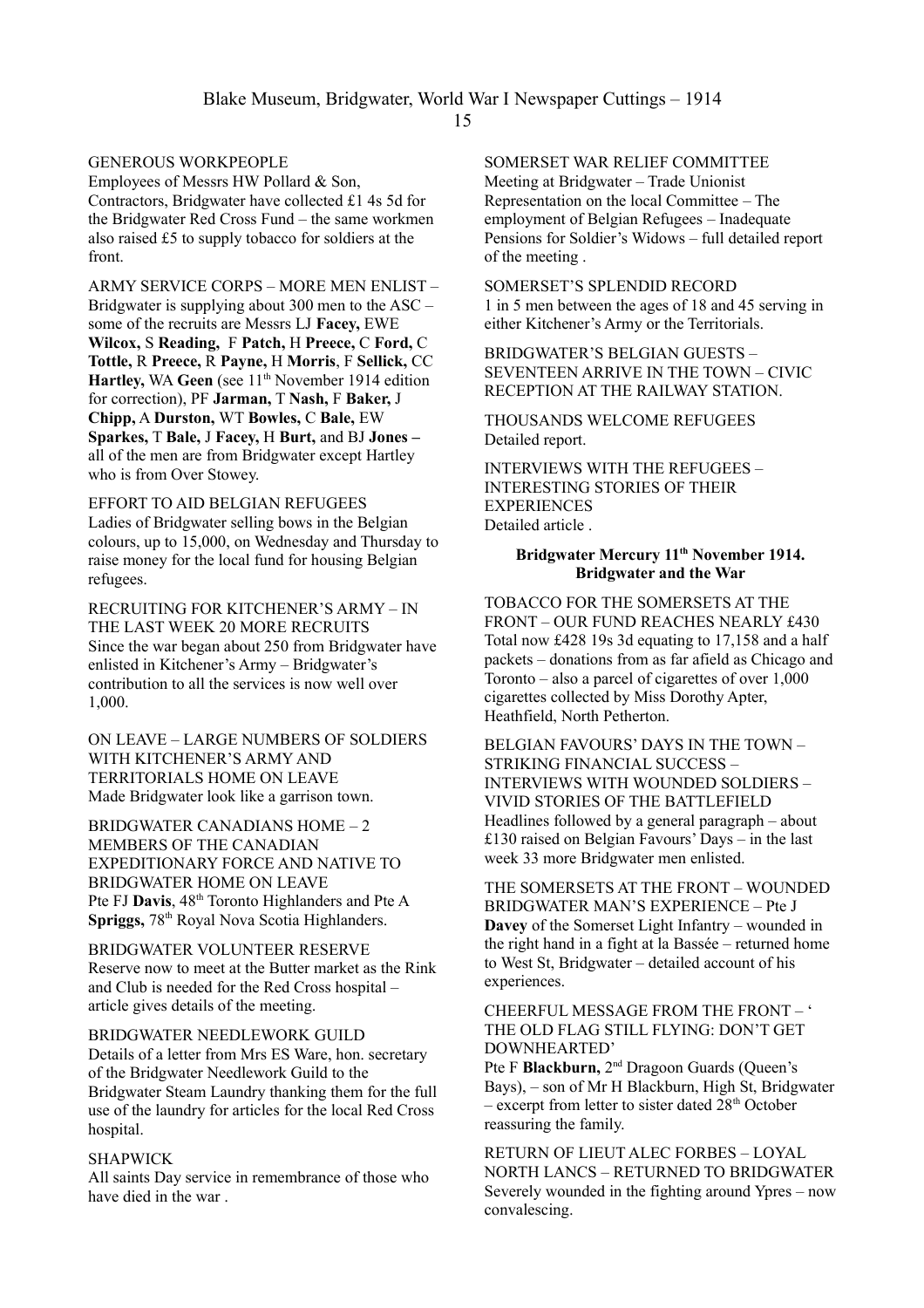#### BRIDGWATER GUNNER'S BATTLEFIELD EXPERIENCES – HAND TO HAND FIGHT WITH THE GERMANS – PATHETIC ROADSIDE INCIDENT

Gunner FA Baker, 29<sup>th</sup> Battery Royal Artillery – of Quantock Terrace, Bristol Rd, Bridgwater returned home on Thursday evening bearing several severe scars of the war – wounded at the Battle of Aisne – wounded in the left hand and thigh and 3 places in the back – detailed interview of his experiences.

#### LIFE IN THE TRENCHES – NEWS FROM A BRIDGWATER RESERVIST

Pte A **Bennett**, Somerset Light Infantry – letter to his wife at Bath Terrace, Eastover, Bridgwater – except detailing life in the trenches.

A CHILD'S LETTER TO WOUNDED SOLDIER Letter from Irene Kingslake, Paignton, Devon to Sgt J **Scully**, 2nd Royal Irish Rifles – recuperating at Cannington.

#### GENEROUS CONTRIBUTIONS OF LOCAL **TEACHERS**

List of contributing schools and amounts – total of £17 14s 6d.

RECRUITS FOR KITCHENER'S ARMY In the past week 14 more enlist in Kitchener's Army – with a total of 19 Bridgwater men enlisting in the week.

#### BRIDGWATER TERRITORIALS ARRIVE IN INDIA

Cable from Capt DS **Watson,** commanding B Company Bridgwater Territorials, from Bombay – 'Arrived. All Well. Distribute. Watson.'.

WITH THE SOMERSET TERRITORIALS INDIA BOUND – DESCRIPTIVE ACCOUNT BY PRIVATE JW **COLSEY** OF BRIDGWATER – BRITISH CRUISER'S VIGILANCE Detailed account from Pte **Colsey,** son of Mr JJ Colsey, Bridgwater of his voyage to India..

NEWS OF BRIDGWATER POSTMAN Cpl DJ **Gillespie,** Chilton St– letter to his wife informing her that although wounded he was recovering but a POW.

BRIDGWATER SOLDIER KILLED IN ACTION Cpl Walter **Pugsley,** 3 rd Coldstream Guards – mother Mrs I Pugsley, 1 Redgate St, Bridgwater – killed in action 21st October at St Julien.

INTERVIEW WITH STOGURSEY SOLDIER – THE SOMERSETS AT THE FRONT Pte E Harrison, 1<sup>st</sup> Battalion Somerset Light Infantry, at present staying with grandmother at

Stogursey recovering from wounds – detailed interview of his experiences.

THE SALVATION ARMY – APPEAL FOR RED CROSS AMBULANCE MOTOR CARS Fund to be set up for 5 ambulance cars for the front – Salvation Army Band to parade on Friday 13<sup>th</sup> November in support.

CANADA AND THE WAR – BRIDGWATER GENTLEMAN'S IMPRESSIONS OF TORONTO Extract from letter to Mr FE Shrimpton, Northfields, Bridgwater from his son Mr Harold **Shrimpton**.

WITH THE COLDSTREAM GUARDS AT THE FRONT – BRIDGWATER FOOTBALLER'S **EXPERIENCES** 

Excerpt from 2 letters from Lance Sgt Clifford Roman, 2<sup>nd</sup> Batt. Coldstream Guards, of Bridgwater to his sister in Minehead – detailing life in the trenches.

#### SOLDIER'S AND SAILOR'S **CORRESPONDENCE**

Asking for interesting letters from soldiers and sailors on active service for publication.

NATIONAL RELIEF FUND – THE LOCAL LIST List of donors – total fund to date £1,018 4s 1d and a ha'penny.

NORTH PETHERTON ARTILLERYMAN'S EXPERIENCES AT THE FRONT – WOUNDED AT THE BATTLE OF AISNE – Driver WJ **Rich,** 51st Battery, Royal Field Artillery – recovering from wounds – detailed interview.

## FRENCH AWARDS FOR GALLANTRY TO SOMERSET SOLDIERS Sgt WE **Archer** and Sgt GF **Smith** both of 1st Batt. Somerset Light Infantry – the 'Medaille Militaire' .

THE GERMANS MAY BE SORRY FOR THEIR CONDUCT – BRIDGWATER CORPORAL'S INTERESTING LETTER Cpl Harold **Symons** Leicester Regiment of Bridgwater – letter to his brother serving in the ASC detailing life in the trenches.

BRIDGWATER HUSSAR WOUNDED Trooper Herbert **Bond**,  $10^{th}$  Hussars – son of Mrs Chas. Bond, Polden St, Bridgwater – wounded by shrapnel in the left arm in France.

POLICE RESERVE ROUTE MARCH 'Specials' to march to Cannington and back on Wednesday evening.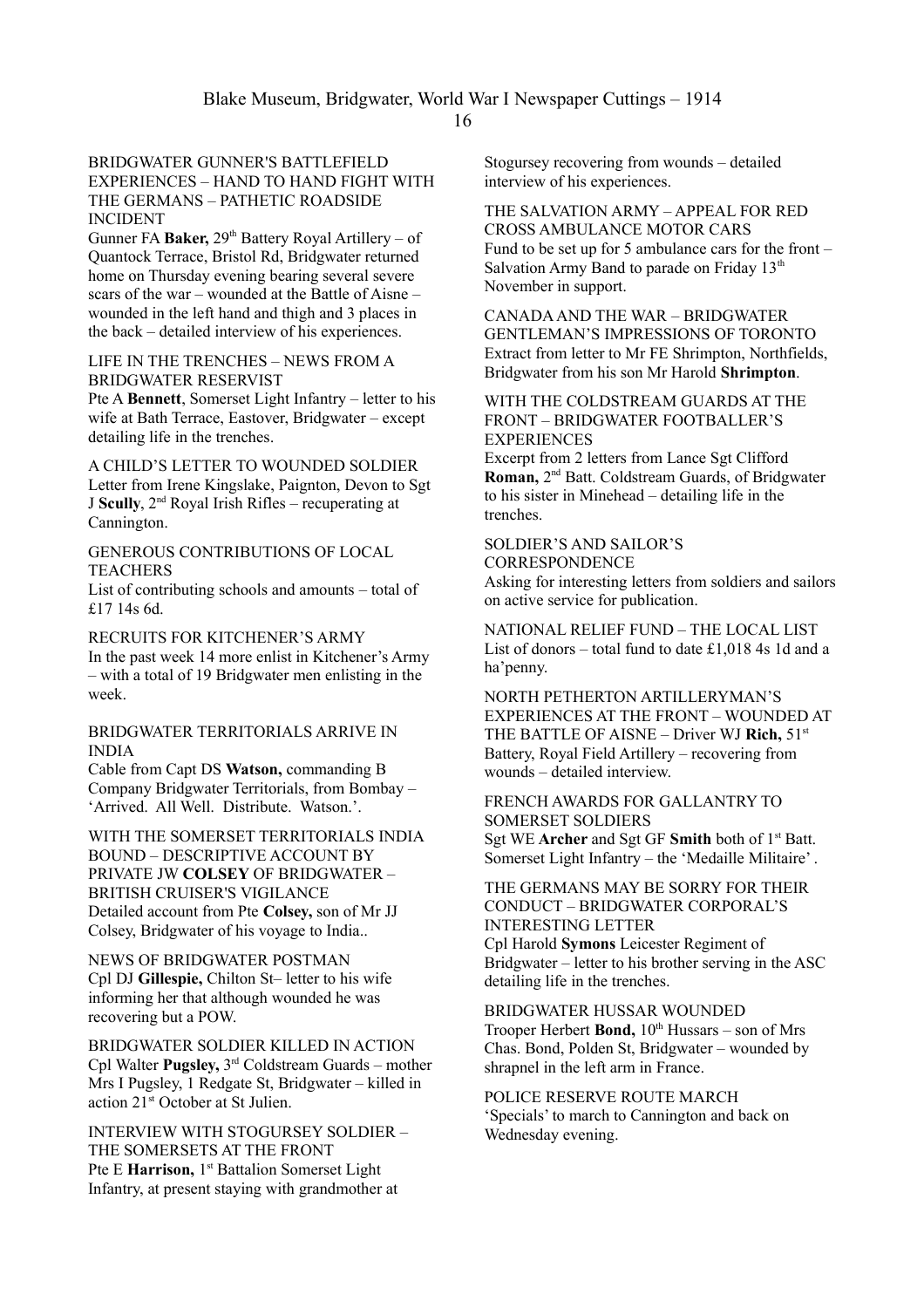## INVALIDED HOME

Pte D **Jennings** of the Somersets from Bridgwater invalided home from the front suffering from rheumatism.

LOCAL MAN ON THE ILL FATED PACIFIC **CRUISER** 

**Larson** from Huntworth – on the British Cruiser *Good Hope* 'whose fate in the Pacific is more or less uncertain'.

## A GOOD RESPONSE

An appeal for men of the National Reserve to form a new company for guarding vulnerable points in Great Britain – about 14 required from Bridgwater so far 12 have applied.

RED CROSS DEMONSTRATION Took place in the Town Hall.

BRIDGWATER MAN WOUNDED Pte John **Gilbert,** South Wales Borderers.

#### LOCAL PRISONERS OF WAR

Lcpl S [Stanley] **Southwood** (Somersets), Cpl d **Gillespie** (Somersets), Pte **Stockham** (Somersets), Pte A **Gray** (Somersets) Pte **Cooze** (Yorkshire Light Infantry) and Pte SH **Gunningham** (1<sup>st</sup> Somersets) – extracts from letter from – Pte Southwood to his mother and Pte Gray to his wife in Queen St Bridgwater – who says **Walt Wilkins** of Spaxton also there – Pte Gunningham to his wife in Melbourne Terrace, Bristol Rd, Bridgwater .

## A KINDLY CONCESSION

Bridgwater & District Laundry & Co Ltd are washing for the Belgian refugees at half price.

AN APPEAL TO THE NATIONAL RESERVE - 1<sup>ST</sup> (WEST) SOMERSET NATIONAL RESERVE, C **COMPANY** 

For articles such as socks, gloves, body-belts, mufflers, pipes &c. for the coming winter.

## WORTHY SONS OF A WORTHY SIRE

Capt **James** is on the Headquarters Staff and Mr RB **James** has received a commission in the Royal Horse Guards – sons of the late Mr AB James of Shovell Hall, North Petherton.

#### OPEN TO REFUGEES AND WOUNDED **SOLDIERS**

The Young Men's Association, St Mary's St – offering free use of the reading and recreation rooms to Belgian refugees and local wounded soldiers.

MORE RECRUITS FOR THE ASC – 19 MORE **ENLIST** 

Messrs H **Cridland**, A **Trunks,** CW **Thomas,** S **Cornish,** W **French,** LJ **Porter,** F **Pearce,** ET

**Cocker,** LT **Toms,** WE **Thorne,** WJ **Hill,** FW **Burget** (Stowey), WH **Singleterry,** W **Lang,** A **Hooper,** E **Pearham,** CH **Perryman,** HA **Barnett** (London), and W **Williams** unless otherwise stated from Bridgwater

A RECORD DAY – RECRUITING FOR KITCHENER'S ARMY About 20 enlisted last Monday.

FIERCE HAND TO HAND FIGHTING – BRIDGWATER'S CORPORAL'S LETTER FROM THE FRONT

Cpl Joseph **Anglin,** A Company 1<sup>st</sup> Somerset Light Infantry, to his mother at 101 Albert St, Bridgwater dated 3rd November – brief extract from letter.

THE GLORIOUS FIFTH – BRIDGWATER ABANDONS ITS CELEBRATIONS THIS YEAR – CONCERT FOR CHARITY Detailed account of the Carnival concert held at the Town Hall.

CANADA'S HOSTILE ALIENS Article detailing situation in Canada with regards to 'hostile aliens'

A BRIDGWATER OFFICER'S EXPERIENCES IN THE WAR – VIVID IMPRESSIONS OF LIEUT ALEC **FORBES** – THE TRAGEDY AND HUMOUR OF CAMPAIGNING Extracts fro Lt Forbes diary – nephew of MR HW Chapman, solicitor of Bridgwater – gives details of his experiences in the trenches with the Gloucestershire Regiment .

## **Bridgwater Mercury 18th November 1914. Bridgwater and the War**

RETURN OF A BRIDGWATER ASC COMPANY – MORE BELGIAN REFUGEES TO BE ENTERTAINED Further letters from the Front – Headlines – followed by general paragraph  $-14<sup>th</sup>$  week of the war.

BRITISH INFANTRY'S GALLANTRY – SOMERSETS' SHARE OF THE FIGHTING – WOUNDED PRIVATE'S PLAIN STORY Pte W **Driscoll**, 1<sup>st</sup> Battalion Somerset Light Infantry, of Taunton – brother of Mr JD Driscoll, landlord of the Old Cock Inn, St Matthew's Field, Bridgwater – interview and detailed account.

A SCOUTS' DEFENCE CORPS – GOOD OPPORTUNITY FOR LADS BETWEEN 15 AND 18

Letter from Mr WL Barnett, Scoutmaster of the 4<sup>th</sup> Bridgwater Troop of Boy Scouts – Scouts' Defence Corps for home defence – appeal for those wishing to join.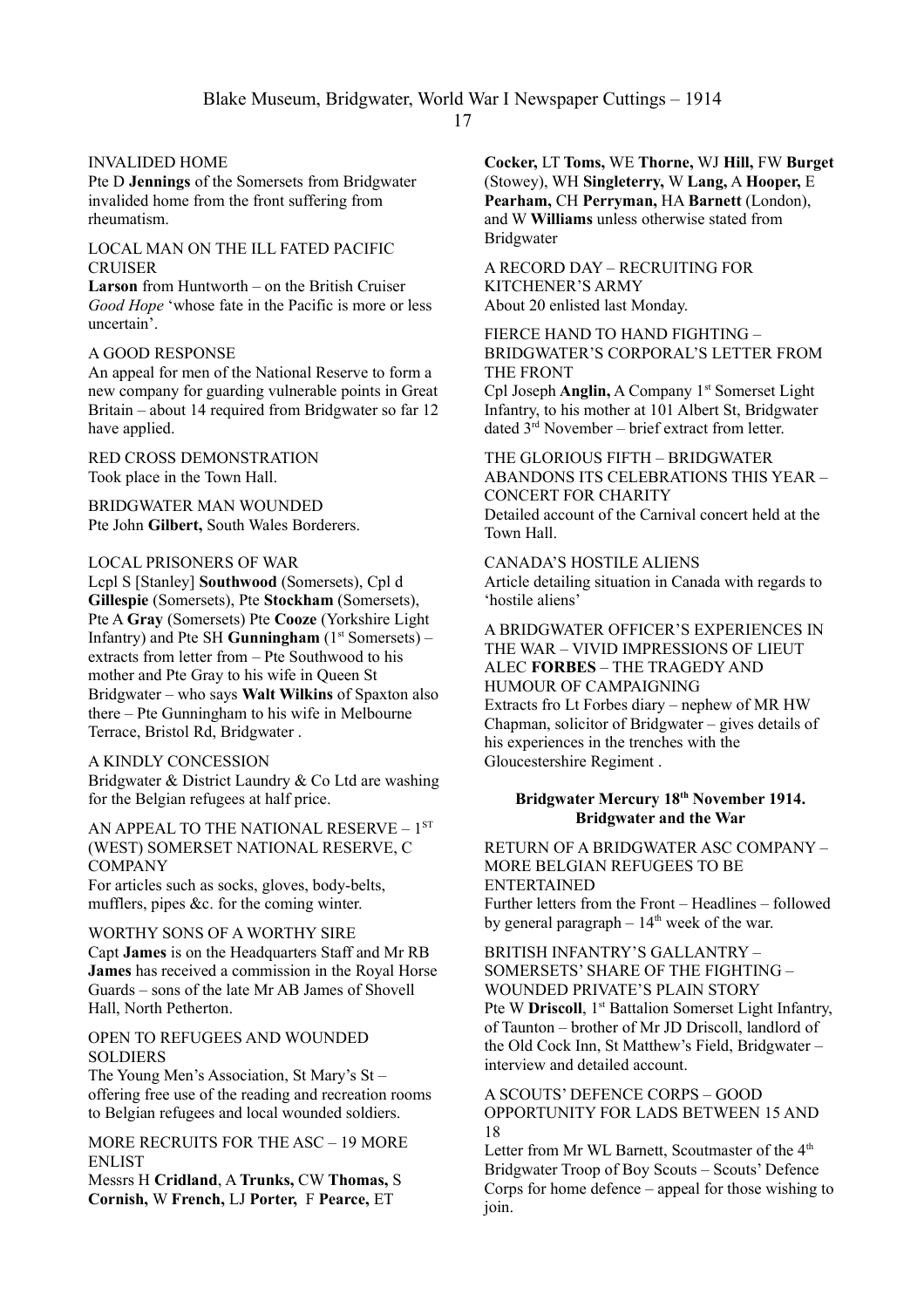18

## LOCAL MAN WOUNDED

Pte PJ Gilbert, 2<sup>nd</sup> Welsh Regiment – letter to mother at Sydenham Terrace, Bridgwater – 2 shrapnel wounds on 21<sup>st</sup> October, one between the right eye and nose, the other in the right wrist – progressing well.

BRIDGWATER PRIVATE INVALIDED HOME – HIS EXPERIENCES AT THE FRONT Pte D **Jennings**, 1<sup>st</sup> Battalion Somerset Light Infantry, of Barclay St, Bridgwater – invalided home with rheumatic fever – detailed interview – mentions fighting beside Joe **Anglin, –** article also refers to his brother Cpl Geo. **Jennings**, 7<sup>th</sup> Dragoon Guards of Provident Place, Bridgwater.

## BURIED IN A TRENCH – THRILLING EXPERIENCES OF A LANCER – INTERESTING LETTER FROM BRIDGWATER TRADESMAN'S **SON**

Trooper WS **Hook** – letter to his brother Mr HS Hook of Bridgwater – used as infantry in the trenches – was buried when a shell hit the trench – whilst on patrol was taken for a German soldier by German troops and managed to escape.

LOCAL GIFTS TO WOUNDED BELGIANS Gifts sent to wounded Belgian soldiers at Westonsuper-Mare from Bridgwater Secondary School for Girls .

THE LATE LORD ROBERTS Bridgwater learnt with regret the death of Lord Roberts .

BRIDGWATER VOLUNTARY AID DETACHMENT – PRACTICAL DEMONSTRATION IN THE TOWN HALL – UNFURLING OF THE FLAG BY COUNTESS WALDEGRAVE Long detailed report.

TOBACCO FOR THE SOMERSETS AT THE FRONT

Our Fund Reaches Over £480 – 5,000 Parcels already Despatched – total £480 14s 9d equating to 19, 229 and a half packets – list of donors.

'THE KAISER'S DREAM' – CONTRIBUTION TO OUR TOBACCO FUND Total £3 11s 6d from Mr WJ Sharkey from sales of his poem 'The Kaiser's Dream'.

THE ROLL OF HONOUR – SPAXTON CORPORAL DIES OF WOUNDS – YOUNGEST OF FIVE BROTHERS ON ACTIVE SERVICE Cpl John Alexander **Harris,** 1<sup>st</sup> Devons, (No. 8685) – son of Mr ET Harris, The Cottage, Charlynch Lane, Spaxton – at Bethune Hospital, France on October  $26<sup>th</sup>$  as a result of wounds received in action – 22

years of age – highly recommended for the Distinguished Service Medal – buried at Bethune .

CAPTAIN'S SPLENDID TRIBUTE – 'A GLORIOUS PIECE OF QUIET HEROISM' Letter from Capt Percy R **Worrall**, 1<sup>st</sup> Battalion Devonshire Regiment, to parents of Cpl **Harris** says he was recommended for the Distinguished Conduct Medal not the Distinguished Service Medal as in the previous article .

RETURN OF THE BRIDGWATER ASC HOME SERVICE COMPANY From Codford St Mary.

THE VOLUNTEER RESERVE Route march on Thursday evening visiting Westonzoyland .

WITH THE SOMERSETS AT THE FRONT – PRIVATE'S INTERESTING LETTER – GERMAN WHITE FLAG TREACHERY Pte EFM Lewis, A Company 1<sup>st</sup> Battalion Somerset Light Infantry,  $-$  two letters dated October 25<sup>th</sup> and November 5<sup>th</sup> to his wife in Gloucester Place, Friarn St, Bridgwater – detailing life in the trenches – Pte **Lewis** has 3 brothers serving with the Somersets.

BRIDGWATER FOOTBALLER AT THE FRONT Another Letter from Lance Sergeant Roman – Lance Sgt Clifford **Roman,** 2nd Battalion Coldstream Guards – extract from letter dated November  $1<sup>st</sup>$  to Mrs Richards, 27 West St, Bridgwater.

#### BRIDGWATER MAN WITH THREE BULLET **WOUNDS**

Pte J [Jack] **Young,** (10992, Royal Welsh Fusiliers, – eldest son of Mr C Young, Bristol Rd, Bridgwater – extract form letter to mother detailing wounds in the face, back and wrist.

## HOW THE COLDSTREAM GUARDS HAVE BEEN BATTERED

Letter from wounded Bridgwater Corporal – Cpl Steve **Reed** (Bridgwater), 1st Battalion Coldstream Guards – letter to his sister Mrs F Higgins 81 West St, Bridgwater – bullet through the fingers – letter gives details of the fighting.

BRIDGWATER VOLUNTEER RESERVE – DETAILS AND OBJECTS OF THE MOVEMENT Detailed statement in respect of the Volunteer Reserve.

A BOOM IN RECRUITING AT STOGURSEY – 8 OFFERED AND 7 ACCEPTED FOR THE ARMY Ernest **Binding,** Michael **Binding,** Ambrose **Binding,** John **Rich,** Ernest **Richard,** Edwin **Howe,**  Alfred **Payne** and William **Webber –** William Webber failed the medical test.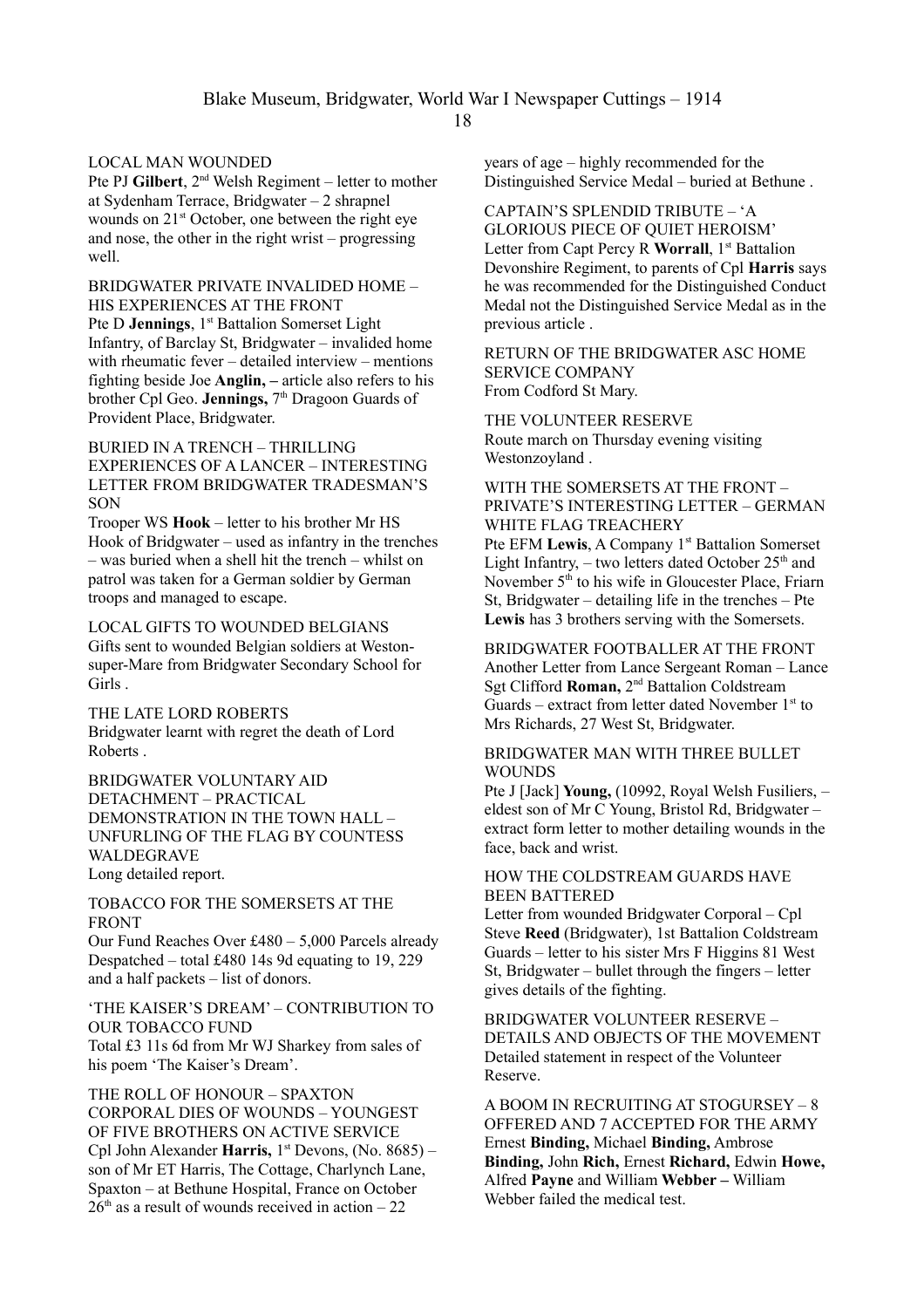19

## BRIDGWATER SERGEANT WOUNDED

Sgt Albert **Hill**,  $12<sup>th</sup>$  Lancers – wounded in action – letter to mother at Southborne Terrace, North St, Bridgwater – wounded in the right arm and hip, right arm also badly fractured – been in the army 15 years.

VIVID STORY OF THE FIGHTING – INTERVIEW WITH MR E TRULUFE – DESPERATE CHARGES AGAINST THE PRUSSIAN GUARD Cpl E **Trulufe**, Cameron Highlanders, High St, Bridgwater – Reservist called up at the outbreak of war – wounded in the left foot at Ypres on October  $24<sup>th</sup>$  – was at the Battle of Marne – detailed account of his experiences.

NEWS FROM A BRIDGWATER FOOTBALLER Pte Leslie **Rossiter,** RAMC – played for Bridgwater Rugby Club – letter to Mr R Washer at the Nags Head Inn, Bridgwater – saying he was at the front and in good health.

BRIDGWATER FOOTBALLER AT THE FRONT Norman **Coates**, Adrian **Coates,** motor cycle despatch riders with the British Expeditionary Force also PP **Hope** all have played for Bridgwater Rugby Club.

WELL-KNOWN LOCAL CORPORAL WOUNDED Cpl **Willcox,** Somersets – wounded – postcard to mother at 109 Bristol Rd, Bridgwater.

PROMOTION FOR MAJOR CB **PROWSE**, 1<sup>ST</sup> BATTALION PRINCE ALBERT'S, SOMERSET LIGHT INFANTRY – FOR DISTINGUISHED SERVICE IN THE FIELD – Promoted to Lieutenant - Colonel.

BRIDGWATER BOROUGH POLICE RESERVE Route march to Cannington – between 30 and 40 took part.

LT RJA **HENNIKER** WOUNDED Lt RJA **Henniker**, Duke of Wellington Light Infantry, Catcott manor, Bridgwater .

LOCAL PRISONER OF WAR Pte M Gillard, 1<sup>st</sup> Somersets, Union St.. At Doeberitz Camp, Germany.

#### **Bridgwater Mercury 25th November 1914. Bridgwater and the War**

ENTRENCHED ONLY 200 YARDS FROM THE GERMANS – BRIDGWATER GUARDSMAN'S LETTER – Pte J **Culverwell,** Coldstream Guards, Bridgwater – letter to sister Mrs R. Pitman, Cattle Market, Bridgwater – describing conditions in the trenches – says they have only 50 left from their  $1<sup>st</sup>$ Battalion.

BRIDGWATER VOLUNTEER RESERVE drills to take place at Dr Morgan's School.

## LOST WITH THE *GOOD HOPE*

Huntworth Man's Last Letter to his Wife – Gunner Oken Frank **Larson,** Mead's Building, Canal-side, Huntworth – no official communication of his death at this time – letter from Port Stanley on October  $8<sup>th</sup>$  – extract from letter – personal.

LOCAL RESIDENT IN NAVAL ACTION – THE FIGHTING ROUND TSING-TAU Leading Stoker W **Larson** [brother of Gunner O F Larson] – letter to mother.

HOW THE PRUSSIAN GUARD WAS CUT UP – BRIDGWATER PRIVATE'S VIVID LETTER Pte Herbert **Thorne**, 2nd Welsh Regiment – parents live at 125 Bath Rd, Bridgwater – invalided home suffering from rheumatism – letter to mother from Royal National Orthopaedic Hospital dated November – details of time in the trenches .

## NEWS FROM A BRIDGWATER POLICE **CONSTABLE**

Shoeing Smith HJ **Fry**, Royal Field Artillery – served with Bridgwater Borough Police – reservist – letter to friend dated November 11<sup>th.</sup>

SCOUT DEFENCE CORPS – ENCOURAGING RESULTS.

1 ST (WEST) SOMERSET NATIONAL RESERVE, C **COMPANY** 

Men needed to guard vulnerable points in Great Britain.

#### POLICE RESERVE ROUTE MARCH – TO NORTH **PETHERTON** 50 attended.

BRITISH OPERATIONS IN AUSTRALIAN WATERS – INTERESTING LETTER TO A BRIDGWATER LADY Wm Ripley, 1<sup>st</sup>Class Officer's Steward, HMAS Berriman to sister at Bristol hotel, Bridgwater –

details of activities in Australian waters.

SOMERSET TERRITORIALS IN INDIA – B COMPANY'S STATION – FROM THE 'MORNING POST', CALCUTTA CORRESPONDENT 5 th Somerset Light Infantry including B Company sent to Madras and Jubbulpore – arrived India November  $9<sup>th</sup>$ .

ARMY SERVICE CORPS ENTERTAINED – AT ST MARY'S PARISH HALL – ARRANGED BY VICAR AND MRS LANGHAM Short report.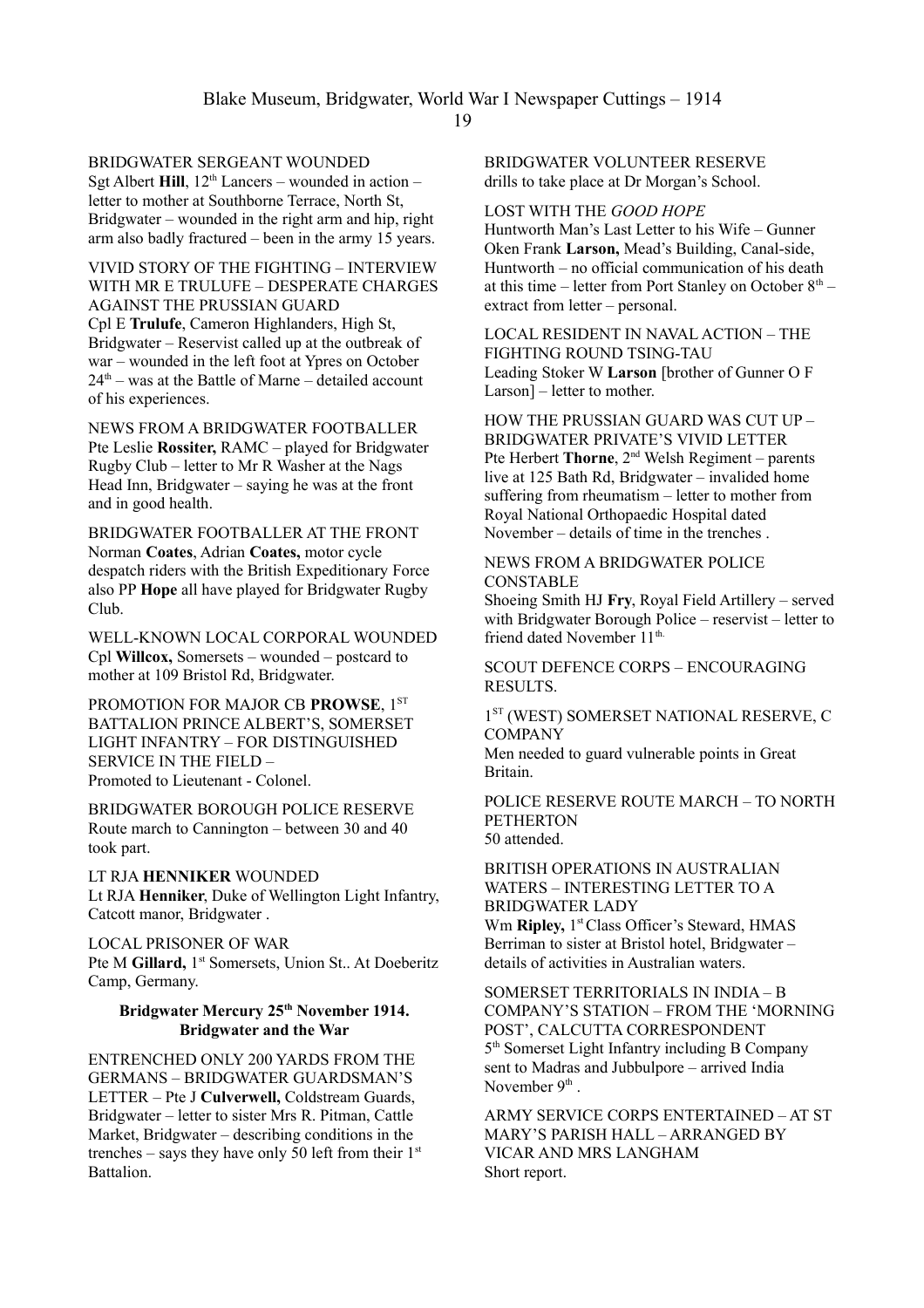THE BELGIAN REFUGEES – MORE REFUGEES TO BE HOUSED IN KING SQUARE, BRIDG-**WATER** 

#### BRIDGWATER RESERVIST SEVERELY WOUNDED

Pte A **Phillips**, 1<sup>st</sup> Battalion, Somerset Light Infantry – letter from General Hospital, Rouen to Mr Henry Phillips, Fountain Inn, West Quay – right leg blown off as far as the knee on November  $5<sup>th</sup>$  – has brothers serving.

BRIDGWATER CANADIANS' VISIT

Sgt EA **Hollister,** Mr ANH **Churchill,** son of EH Churchill, Wembdon – are with the Canadian Expeditionary Force – native to Bridgwater . FORMER BRIDGWATER POSTAL OFFICIAL INJURED – UNFORTUNATE FALL IN A BRICK **PIT** 

Pte W **Pippin,** RAMC – fell down pit wrenching knee and breaking several bones – letter to Mr Wm Creedy, West Quay, Bridgwater**.**

CHEDZOY SERGEANT KILLED IN ACTION – MUFFLED PEAL ON THE VILLAGE BELLS Sgt Ernest Fry, King's Company, 1<sup>st</sup> Battalion Grenadier Guards at Ypres – was son of Mr & Mrs Wm Fry, Ward Lane, Chedzoy – last letter to mother dated October 10th.

TERRITORIALS INSPECTED AT TAUNTON 5<sup>th</sup> (R) Battalion Somerset Light Infantry.

DEPARTURE OF THE ASC HOME SERVICE CO – BEEN BILLETED AT BRIDGWATER now under orders to move .

BRIDGWATER GUARDSMAN'S EXPERIENCE AT THE FRONT – PROBABLE AWARD FOR **GALLANTRY** 

Pte Elias Villis **Perry**, Coldstream Guards – of West St, Bridgwater – shot through the hand twice at Battle of Aisne – extract from account published in the 'Isle of Wight County Express' – detailing his experiences.

COLDSTREAM GUARD'S REMARKABLE ESCAPE – FORMER RESIDENT OF BRIDGWATER – THRILLING NARRATIVE OF THE FIGHTING

Pte AJ **Down,** 3 Company, 1<sup>st</sup> Coldstream Guards – formerly of Bridgwater – letter to father in Taunton – wounded at Langhemarck on October  $22<sup>nd</sup> – long$ detailed letter.

## GALLANTRY OF LONDON SCOTTISH – HEROIC ACT OF LOCAL INTEREST

Letter from Pte **Ingram,** London Scottish – detailing help received from Pte **Sully,** who was then shot in both thighs – son of Alfred W Sully, chartered

Accountant, Bridgwater – whereabouts of Pte Scully unknown at this date.

RECRUITS FOR KITCHENER'S ARMY 11 more this week – also over 30 joined the ASC.

ASC AND NATIONAL RESERVE SERVICE Service held at St Mary's on Sunday last.

TERRITORIALS VOYAGE TO INDIA – ANOTHER INTERESTING NARRATIVE FROM PTE JW **COLSEY**  Long letter detailing voyage.

THE AWFUL SIGHTS AT THE FRONT – BRIDGWATER SOLDIER'S LETTER Pte Albert **Bennett,** 1 Somerset Light Infantry, of Bath Rd, Bridgwater – letter to adoptive mother Mrs E Webb, 3 Dyke's Buildings, Eastover, Bridgwater – dated 16<sup>th</sup> November.

MORE RECRUITS FOR THE ARMY SERVICE CORPS THIRTY- TWO MEN LEAVE FOR ANDOVER

Names of recruits are CR **Marker,** JA **Marker,** HJ **Cross,** CH **Gillingham**, LG **Fry,** WH **Nurton,** P **Bull**, J **Taylor,** JH **Smith,** HE **Bond,** B **Hawkes,** HJ **Duckham,** AJT **Boyce,** F **Depledge,** C **Wood,** S **Burgess,** J **Bell,** WJ **Stone,** W **Woollen,** C **Vearnecombe,** FW **Young,** J **Durant,** WH **Manchip,** JF **Cook,** W **Withers,** J **Hill,** W **Board,** SA **Bennett,**  GW **Stone,** LC **Hooper,** RW **Beer,** JW **Cresswell.**

#### BRIDGWATER LANCE-CORPORAL MENTIONED IN DESPATCHES – INTERESTING LETTER FROM THE FRONT

Lcpl J **Anglin**, 1st Somerset Light Infantry – contains communication from Maj Gen Wilson, commander 4 th Division British Expeditionary Force – letter to mother dated November  $11<sup>th</sup>$  – Mentioned in Despatches possible Distinguished Conduct Medal to follow.

BRIDGWATER TROOPER'S BAPTISM OF FIRE – THROUGH THE ORDEAL WITHOUT A **SCRATCH** 

Trooper Harold **Sharman** – son of Capt W. Sharman, Victoria Rd, Bridgwater – only local resident with the North Somerset Yeomanry.

NATIONAL RELIEF FUND – THE LOCAL LIST Total fund to date £1,020 19s 11d.

#### MESSAGE WRITTEN 5,000 FEET IN THE AIR TO A BRIDGWATER GENTLEMAN

From Cpl HS **Crowhurst,** – to FJ Crowhurst, manager of Bridgwater Motor Company – brother JV **Crowhurst,** Legion of Frontiersmen wounded and in a Red Cross Rest Home in Southampton.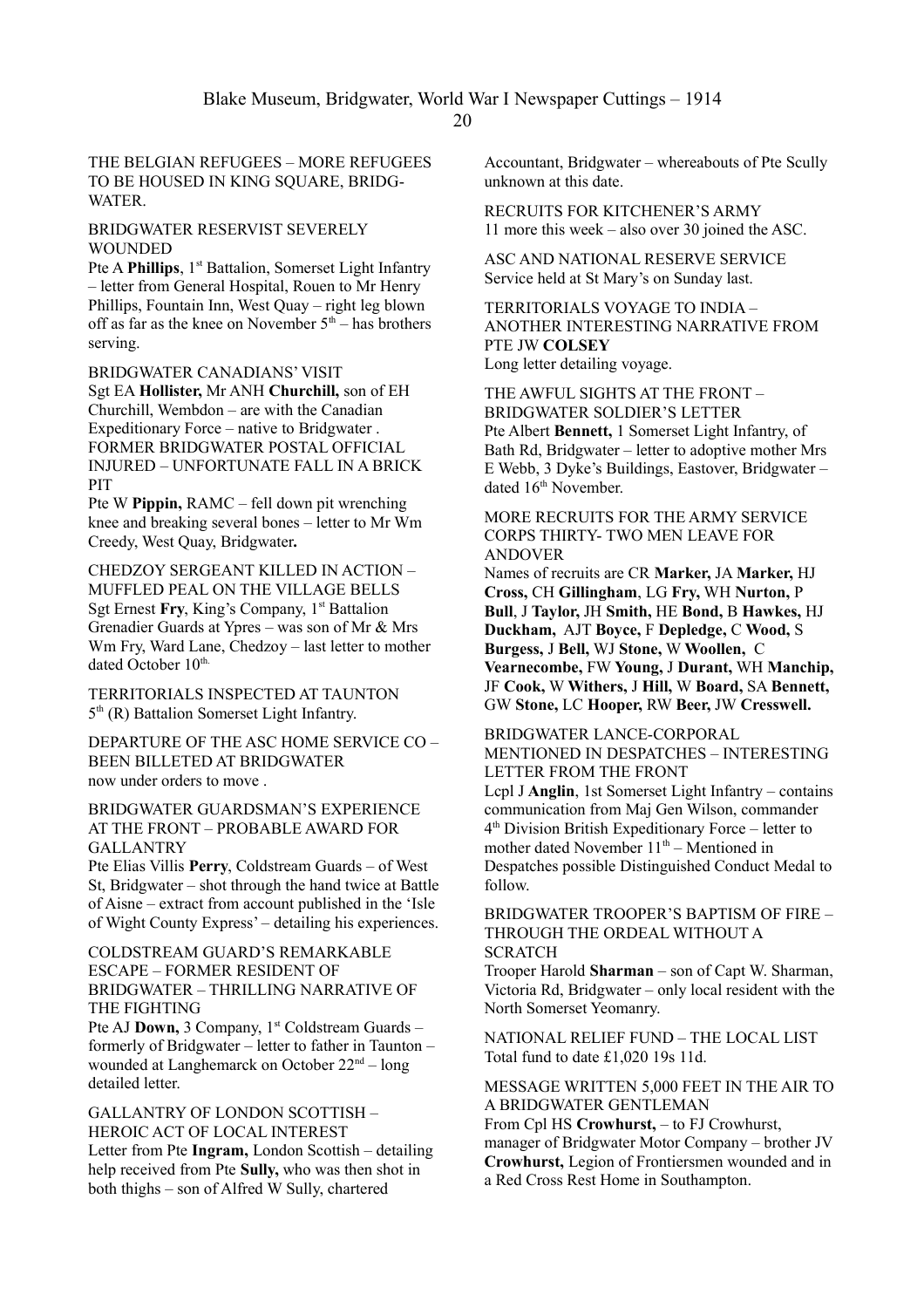## **Bridgwater Mercury 2nd December 1914. Bridgwater and the War**

LETTER FROM TROOPER **BOWERMAN** – WITH THE SOMERSET YEOMANRY Trooper Cecil **Bowerman**, North Somerset Yeomanry – to father Duncan Bowerman (of Messrs Porter & Bowerman, Weston-super-Mare) – dated 23rd November 1914 – detailing time in action.

'AN EVENING WITH BELGIUM' – INTERESTING GATHERING AT BRIDGWATER – ADDRESS BY LOCAL BELGIAN REFUGEE – AT THE BAPTIST SCHOOL HALL, BRIDGWATER Account of the evening events.

BRIDGWATER RESERVIST KILLED IN ACTION – DEATH WITNESSED BY BROTHER Pte Ernest Baker, 1<sup>st</sup> Somersets – killed in action in Flanders – aged 28 – prior to war was employed by Mr Robbins, Church St, Bridgwater – leaves widow and 4 small children, eldest under 9 – living in Redgate St, Bridgwater – extract of letter sent by brother Pte Frederick **Baker**, 1<sup>st</sup> Somersets to sister in Polden St, Bridgwater detailing his death.

OLD CANNINGTON SCHOOL LADS – ONE KILLED AND ANOTHER WOUNDED Cpl **McManas,** 2<sup>nd</sup> Coldstream Guards – formerly pupil at West of England Technical School, Cannington – killed in action at the Battle of Aisne – 'being blown to pieces' – death witnessed by Sgt **Lavery,** former master at the school who was wounded in the leg.

THE ' MERCURY' AT THE FRONT – AN APPRECIATION OF THE 'GOOD OLD PAPER' Pte AJ **Manchip,** RAMC – letter to mother at 58 Camden Rd, Bridgwater – sent German label home as a souvenir .

BRIDGWATER MAN WOUNDED – ONE OF FOUR SONS IN THE ARMY Lcpl H **Giles,** 1 Somerset Light Infantry – official intelligence to father Geo Giles, Polden St, Bridgwater – wounded October  $31<sup>st</sup>$  – gunshot wound

in the right ankle – has 3 brothers in the army, 2 with the Somersets at the front and 1 training with the  $7<sup>th</sup>$ Somersets .

AN ECHO OF THE 1870 CAMPAIGN – A 'PRUSSIAN DEFEAT' IN THE BRIDGWATER DISTRICT – article about British neutrality in the Franco-German war of 1870-71.

## ALDERMAN'S SON ENLISTS – WILFRED **POLLARD**

Son of Alderman HW Pollard – enlisted in the ASC (Regularly Army). Mechanical support Section.

BRITISH RED CROSS SOCIETY Employees of HW Pollard  $&$  Sons – 11s 6d ha'penny.

A JOURNALISTIC CURIOSITY – BRIEF INDIAN *WAR SPECIAL* Amusing anecdote.

WITH THE SOMERSETS AT THE FRONT – BRIDGWATER MAN'S NARROW ESCAPE Pte WG **Fudge**, Volunteer Arms, Union St, Bridgwater  $-2$  letters to wife.

PRAISE FOR A BRIDGWATER SERGEANT In a Bristol newspaper – for treatment received at the Duchess of Westminster's Field Hospital in Paris – where Sgt Maj W **Jones** of F Bearer Company, son of the late EC Jones, Bridgwater organises dining hall arrangements.

FOR THE REFUGEES IN BRIDGWATER – THOUGHTFUL NAVAL CONTRIBUTION From WH Tucker, Mess 43, HMS Illustrious – 18s from the sale of a poem.

SUCCESSFUL TERRITORIAL SKITTLERS Report of skittle match between C & B Companies (Bridgwater),  $5<sup>th</sup>$  Somerset Territorial Reserve Battalion at Taunton.

TOBACCO FOR THE SOMERSETS – AN ACKNOWLEDGMENT FROM LIEUT-COL CB **PROWSE** – 'THE COUNTRY NEED NOT BE ASHAMED OF THEIR SONS' – BRIDGWATER SERGEANT'S REPEATED GALLANTRY Letter from Lt Col Prowse expressing thanks for the tobacco sent by the 'Mercury' – plus mention acts of gallantry including Sgt C Willcox, on October  $30<sup>th</sup>$  – since severely wounded – parents live at Bristol Rd, Bridgwater.

BRIDGWATER PUBLIC GENTLEMAN'S FINE RECORD – FIVE SONS SERVING THEIR COUNTRY –

RY Foley, JP, managing director of Somerset Trading Co Ltd - Capt Frank Y **Foley** in command of the Active Service Army Company at present station at Bridgwater – Lance Sgt HA **Foley** and Lcpl GR **Foley**, 6<sup>th</sup> Service Battalion, Somerset light Infantry – Pte EB **Foley**, British Columbia Section of the Canadian Expeditionary Force and HY **Foley** of Swinburn, Hammersmith, Orange River County called up for service with the South African Field Force.

## LOCAL PRISONER OF WAR – TRIBUTE TO GERMAN KINDNESS

Pte H **Gillard**, Somerset Light Infantry – postcard to wife at Union St, Bridgwater – brief details of conditions in the camp  $-4$  brothers in the army, 2 at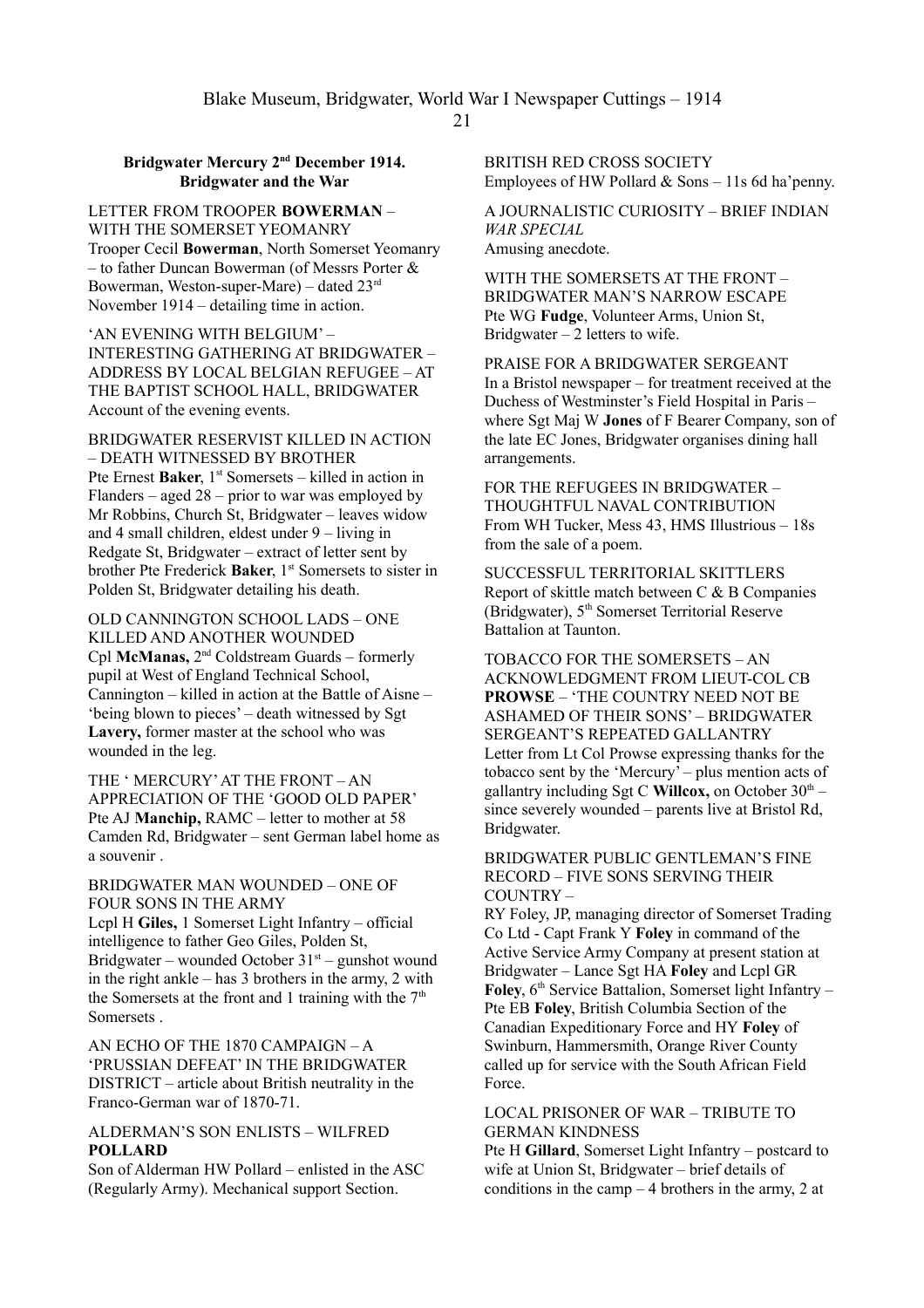Blake Museum, Bridgwater, World War I Newspaper Cuttings – 1914

the front, third in the ASC and fourth in the Royal Field Artillery.

LOST ON HMS *BULWARK* 1 st Class Petty Officer EJ **Ashford,** brother of PC Geo Ashford – lived in Henstridge.

BACK FROM THE FRONT – BRIDGWATER SERGEANT MAJOR HOME ON LEAVE Battery Sgt Maj FP **Marker**, Royal Field Artillery, Ammunition Column,  $1<sup>st</sup> Division – account of$ fighting at the front.

A WELCOME RELIEF – REST AFTER PROLONGED TRENCH HOLDING Lance Sgt C Rowan (Bridgwater), 2<sup>nd</sup> Battalion Coldstream Guards,  $4<sup>th</sup>$  Guards Division – letter to sister at Minehead.

WITH THE NAVAL BRIGADE AT ANTWERP – VIVID NARRATIVE OF NATIVE OF BRIDGWATER

Now Interned in Holland – H **Rich** – son of J Rich, Rhode Lane, Durleigh – in action with the Royal Naval Voluntary Reserve – letter to the paper – printed in full.

 BRIDGWATER RESERVIST AND THE 'GERMAN BOUNDERS' – HARDLY HOME FOR CHRISTMAS

Shoeing Smith HJ **Fry**, Royal field Artillery – letter to Inspector CM Story – won't be home for Christmas.

SCOUT DEFENCE CORPS – details of events for the week ending December 5<sup>th.</sup>

RECRUITS FROM SPAXTON – TO JOIN THE ROYAL FIELD ARTILLERY Arthur Charles **Lang,** Reginald Thomas **Bruford**,

Ernest Edward **Short,** Ernest Cecil **Hall,** and Albert Henry **Mullins.**

GIFTS TO THE BELGIAN REFUGEE FUND £4 7s from Mrs Robbins, Church St, Bridgwater for the sale of old newspapers – gift of vegetables from the Bridgwater Congregational Sunday School – YMCA gives use of their building to the refugees.

## THE RAGTIME FLEET –

Letter to Allan J Herbert, Liberal agent for Bridgwater division from his brother Percy **Herbert,** HMS *Euryalus* – brief account of his experiences.

ARMY SERVICE CORPS RESERVE COMPANY – TWENTY-FIVE MORE RECRUITS – AT PRESENT STATIONED AT BRIDGWATER G **Coles,** CJ **Stockham** (Puriton), AH **Owens,** H **Searle,** JG **Ball,** C **Wood,** B **Turner,** L **Loubo**, S **Mumford,** W **Pocock** (Wells), W **Lynham,** WJ

**Marks,** C **Lewis,** Wm **Frost,** Henry **Hill,** Ernest **Frost,** HJ **Symes,** E **Palmer,** S **Thyer**, TE **Walford,**  WJ **Gilbert,** WT **Byrd,** HB **Stoneman,** all from Bridgwater unless otherwise stated.

MORE BRIDGWATER TERRITORIALS FOR FOREIGN SERVICE – DEPARTURE FROM BRIDGWATER ON THURSDAY 5 th Somerset Territorial Reserve Battalion to proceed for Foreign Service – Lt Luscombe and 80 Bridgwater members arrive on leave**.**

FAREWELL SERVICE AT ST MARY'S To take place on Wednesday for the Bridgwater Territorials leaving for Foreign Service.

DEPARTURE OF 8 BELGIAN REFUGEES FROM BRIDGWATER – GRATITUDE FOR THE TOWN'S **HOSPITALITY** Report .

## **Bridgwater Mercury 9th December 1914. Bridgwater and the War**

LOCAL BREWERY EMPLOYES (SIC) ENLIST – EMPLOYEES OF THE NORTHGATE BREWERY OF MESSRS STARKEY, KNIGHT & FORD LTD ENLIST IN THE 5TH SOMERSET LIGHT INFANTRY

Tom **Jennings,** Daniel **Godfrey,** Isaac **Thomas**, Walter **Perry,** Harry **Baker,** and Walter **Thomas.**

THE GERMANS 'CAN'T BEAT THE GOOD OLD BOYS' – BRIDGWATER SOLDIER'S MESSAGE **HOME** 

Pte E Glanville, 1<sup>st</sup> Somersets – short letter to friend in New Rd, Bridgwater.

BRIDGWATER GIFT TO HMS SKIPJACK – THE COMMANDER'S THANKS

For fund raised in Bridgwater for the purchase of pipes.

PRISONERS OF WAR IN GERMANY – BRIDGWATER POSTMAN'S LETTER TO HIS **WIFE** 

Cpl DJ **Gillespie** to his wife at 75 Chilton St, Bridgwater, dated November  $20<sup>th</sup> - \text{asks if } Mrs \text{ Reed}$ has heard from her son as he has heard he is a prisoner of War – Reed's letters had been returned and his family had had no news of him.

## BRIDGWATER SOLDIER KILLED AT THE FRONT

Pte John **Hoyal,** 1st Somerset Light Infantry on November  $1<sup>st</sup>$  – would have been 20 on November  $23<sup>rd</sup>$  – mother Mrs Lancaster, Clare Terrace, Bridgwater.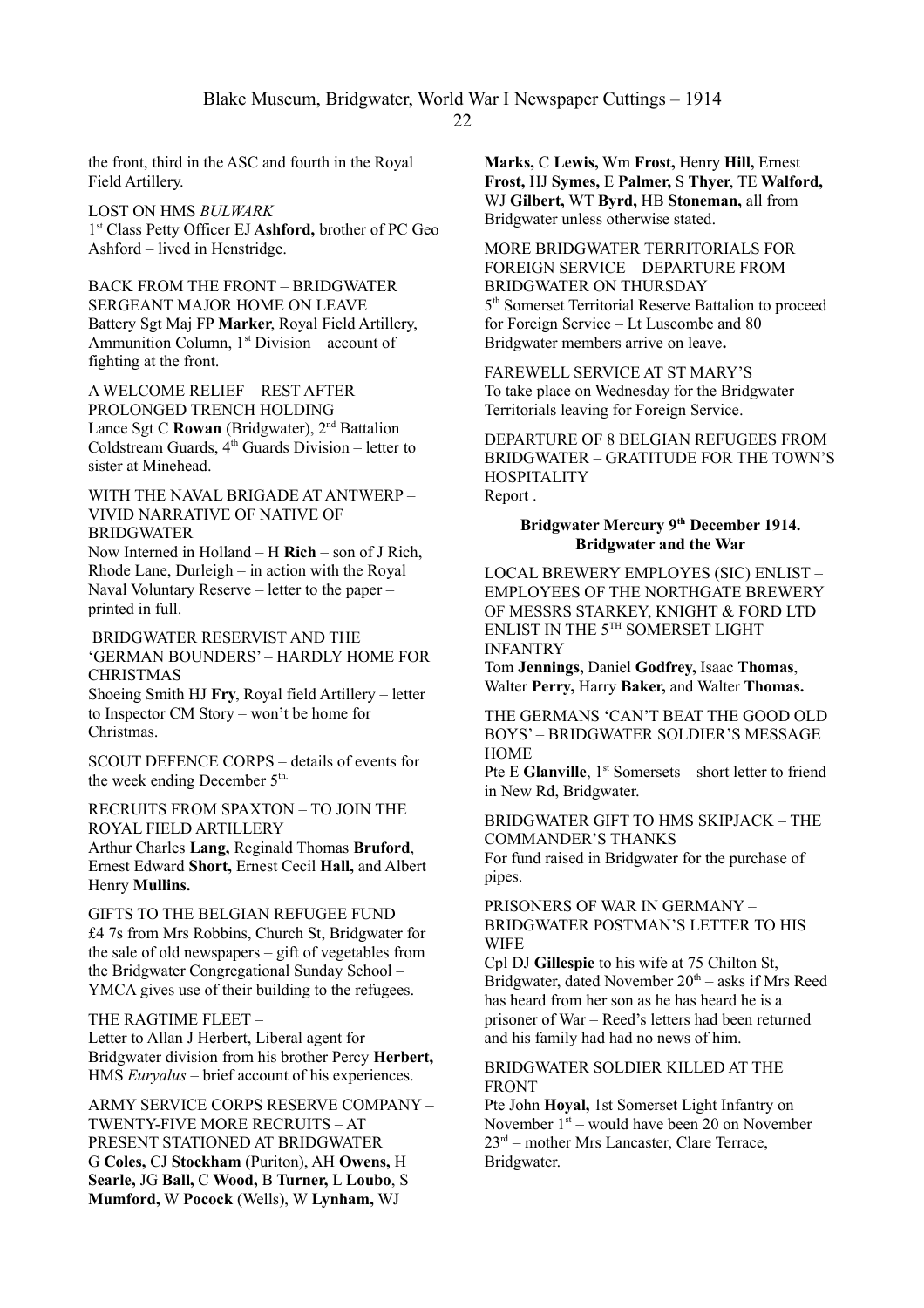## VETERAN'S CHANCE MEETING

5 veterans of the late 2nd Volunteer Battalion Prince Albert, Somerset Light Infantry, all are members of the National reserve.

SCOUT DEFENCE CORPS – EVENTS – WEEK ENDING DECEMBER 12<sup>TH</sup>.

BRIDGWATER MINIATURE RIFLE CLUB Orders for week ending December 12<sup>th.</sup>

A COMPANY VS. B COMPANY Match was held last Tuesday.

SOMERSET SOLDIERS MENTIONED IN **DESPATCHES** 

2 nd Lt H **Lane,** 1 Somerset Light Infantry also Sgt WE **Archer** (6437) and Sgt C **Wilcox** (8572) both of the Somerset Light Infantry.

LOCAL OFFICER'S PROMOTION Lt RDR **Troup**, 7<sup>th</sup> Battalion the Buffs (East Kent Regiment) to temporary captain – lives The Grove, Wembdon.

ENTERTAINMENT FOR THE ASC – 2 SOCIAL AND CONCERT EVENINGS ORGANISED.

LIFE AT THE FRONT – BURNHAM SOLDIER'S INTERESTING LETTER Letter to parents at Burnham.

NEWS OF A BRIDGWATER WOUNDED SOLDIER – A TRIBUTE TO FRENCH NURSES Pte A **Phillips**, 1st Somerset Light Infantry, letter to sister in Bridgwater – lost leg below the knee .

#### BRIDGWATER TERRITORIALS FOR FOREIGN SERVICE – ENTHUSIASTIC SEND OFF – REPORT OF THE SEND OFF

Names of those who have been home on leave and have been chosen for Foreign Service – Sgt W **Sanders,** Lance Sgts CE **Date,** & AW **Robins,** Cpl C **Brown,** Lcpls W **Channing,** A **Dennison,** A **Lewis** & E **Manley.** Ptes W **Besley,** S **Ball,** AH **Browning,** G **Bradshaw,** AG **Baker,** A **Board,** W **Bostock,** AT **Carne,** J **Clarke,** A **Curry,** PJ **Dodden,** W **Durston,**  A **Dyment,** S **Durston,** T **Fudge,** E **Griffiths,** R **Goodman,** F **Gilson,** C **Frost,** WT **Hayman,** F **Hook,** E **Haste,** FA **Hill,** EG **Hill,** C **Hurley,** L **Hurley,** T **Humber,** B **Hubbard,** F **Harper,** AT **Jarvis,** W **King,** J **Lock,** EG **Lynham,** C **Lowman,**  E **Lassiter,** H **May,** A **Martin,** WJ **Mumford,** J **Manchip,** W **Mysor,** S **Nurton,** E **Parker,** GH **Prew,** ES **Pole,** R **Riddle,** A **Possiter**, R **Rowles,** RM **Robins,** BJ **Pearce,** F **Pope,** J **Phillips,** C **Parsons,** A **Reed,** CG **Richards,** W **Sandy,** J **Searle,** B **Singleton,** J **Sanders,** H **Sanders,** B **Stone,** G **Searle,** E **Taylor,** FC **Snell,** R **Turner,** A **Tabrett,** G **Vearnecombe,** RJ **Webber,** W **Willis,** C **Woolcott,** H **Wooler,** A **Woodland,** TG **Winter,** EJ **Young** and J **Cook.**

THE GALLANT FIGHT OF THE NORTH SOMERSETS – LETTERS FROM A BRIDGWATER TROOPER Trooper Harold **Sharman** – 2 letters home to Victoria Rd, Bridgwater asking for things to be sent out – suffering from frost bitten toes.

NATIONAL RESERVE CALLED UP – Call-up notices sent out.

LETTER FROM BRIDGWATER SOLDIER – UNIFORM TWICE PIERCED BY BULLETS Bandsman T Hook, 1<sup>st</sup> Somerset Light Infantry – son of Henry Hook, Bristol Rd, Bridgwater – 2 letters – in hospital unsure if wounded or invalided – mentions brother Percy **Hook,** 17, serving on HMS *Illustrious*.

## BRIDGWATER RESERVIST TWICE WOUNDED – BROTHER KILLED IN ACTION

Pte Frederick Baker, 1<sup>st</sup> Somersets – wounded in Flanders in the right shoulder – aged  $26 -$  of Polden St, Bridgwater – brother Pte Ernest **Baker** killed in action – see report in the Bridgwater Mercury dated 2 nd December 1914.

#### WESTONZOYLAND MAN'S INTERESTING LETTER

Lcpl J **Pitman**,  $1^{st}$  Somerset Light Infantry – son of Albert Pitman, Lakewall, Westonzoyland – letter to sister dated November  $27<sup>th</sup>$  – feels war will be quite a long affair – gives details of conditions in the trenches.

WAR RELIEF FUND Total now £1,021 19s 5d.

BRIDGWATER MAN MENTIONED IN DESPATCHES Sgt C Wilcox, 1<sup>st</sup> Somerset Light Infantry – see 2<sup>nd</sup> December 1914 issue for details.

RECRUITS FOR KITCHENER'S ARMY Total of 12 last week.

#### CANNINGTON TECHNICAL SCHOOL – TWO MORE OLD BOYS WOUNDED Lcpl DM **McDonagh,** Buffs and Bandsman C **McCarthy,** Royal Scots Fusiliers – School's casualties now  $10 - 1$  killed in action, 5 wounded with the BEF, 1 Prisoner of War, 1 wounded on HMS *Pegasus,* 1 wounded in the North Sea and 1 invalided.

'A SOLDIER OF THE KING' – Appeal for more men for the army – between the ages of 19 and 38.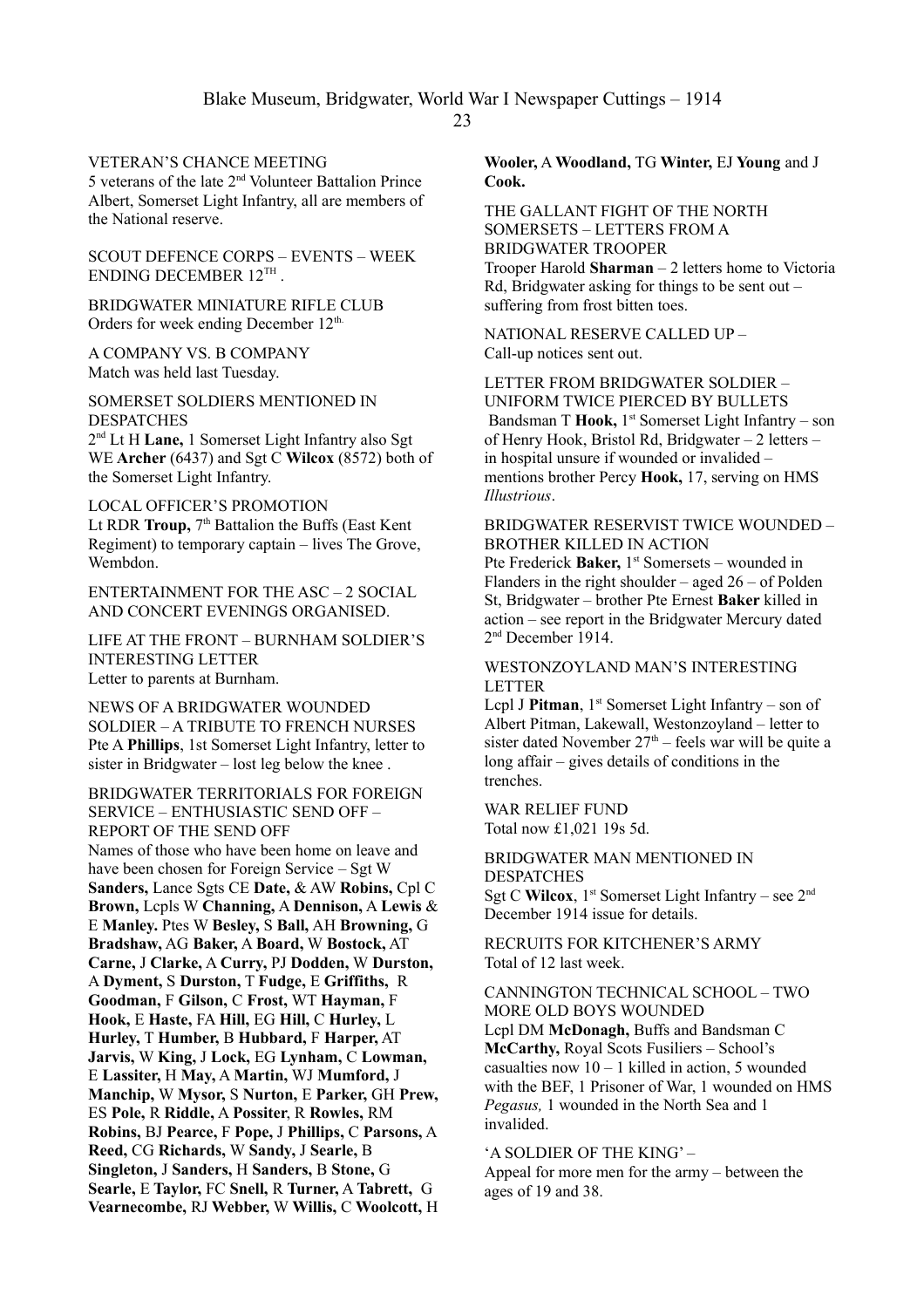## MORE BELGIAN REFUGEES FOR BRIDGWATER – 10 MORE EXPECTED

POEM 'BELGIUM' BY WJ SHARKEY OF BRIDGWATER Poem printed.

## **Bridgwater Mercury 16th December 1914 . Bridgwater and the War**

OUR TOBACCO FUND – £533 16S RECEIVED FOR 21,352 GIFTS – FUND NOW CLOSED Details of latest subscriptions. APPRECIATION FROM THE FRONT Pte AE **Bennett**, 1<sup>st</sup> Somersets –letter to his wife in Bridgwater.

BRIDGWATER MEN MENTIONED IN DESPATCHES – CHEERY LETTER FROM A HOSPITAL

Sgt C **Wilcox**,  $1<sup>st</sup>$  Somersets – parents live in Bristol Rd, Bridgwater – letter to R Washer, Nags Head, West St, Bridgwater – Sgt Wilcox was wounded by a shrapnel bullet, which 'went in at the shoulder, through the lung and was cut out of the centre of the back close to the backbone.' – progressing well, should make a full recovery in less than 12 months.

BRIDGWATER OFFICIALS ENLIST AE **Wadmore,** assistant Borough Surveyor of Bridgwater and AA **Hayman** of the Borough Surveyor's Office – in the RAMC (Sanitary

Company), 2nd London Brigade. BRIDGWATER & DISTRICT TEACHERS AND THE WAR FUND

List of donations and schools.

WITH THE ARMY SERVICE CORPS AT THE FRONT – INTERESTING LETTER FROM FORMER BRIDGWATER RESIDENT – HOW A SHELL DISTURBED A DINNER PARTY Driver Harry **Greenwood**, 68<sup>th</sup> Company of the ASC attached to the 1<sup>st</sup> India Corps, on active service with the BEF in France – letter to aunt and uncle, Capt and Mrs H Laver, 54 Monmouth St, Bridgwater – account of service in France .

RECRUITS FOR KITCHENER'S ARMY 13 more enlist in Bridgwater.

OFFICERS' PROMOTIONS

Lt GG **Hartwright,** ASC Company, promoted to Captain and 2nd Lt AJ **Petrochino** of the ASC Company to Lt .

DISABLED LOCAL SOLDIERS HOME FROM THE FRONT

Pte Herbert **Thorne** (Bath Rd, Bridgwater), 2nd Welsh Regiment – Pte A **Parsons**, (brother of PC GM Parsons, Bridgwater Borough Police Force), 2nd

Coldstream Guards – Pte F **Baker,** (West St, Bridgwater), South Wales Borders – Thorne from rheumatism, Parsons from bullet wound in the left knee, Baker wounded by a shell in the left knee – article gives their observations of life at the front – 'soldiers have got so accustomed to death and wound that reference to the fall of a comrade is now as casual as the comment on the weather at home'.

#### BRIDGWATER SERGEANT KILLED IN ACTION – 'HE DIED LIKE A BRAVE AND GALLANT ENGLISHMAN'

Kindly Letter from the Commanding Officer – Sgt Reginald Francis Arthur **Dennett**, 1<sup>st</sup> Battalion Somerset Light Infantry – killed in action at Ypres on November  $19<sup>th</sup> - 20$  years old – parents Mr and Mrs Fredk Wm, Dennett, Union St, Bridgwater – in letter from his brother also serving at the front it is believed that he was killed by a bullet whilst returning to the trenches after breakfast – letter dated December  $6<sup>th</sup>$  to Mrs Dennett from Lt Col CB Prowse printed in full – article gives short account of Dennett's army career.

THE ASC AT CODFORD – BRIDGWATER GIFT OF TOBACCO – APPEAL FOR CHRISTMAS FARE

Gifts of cigarettes and tobacco sent to the South-Western ASC Company from the people of Bridgwater – article contains a letter from Capt C **Phippen** thanking people for the gifts – also telegram received asking for Christmas fare for the men on duty over Christmas – article gives details of the presentation of tobacco.

SCOUT DEFENCE CORPS Orders for the week ending December 19<sup>th.</sup>

BRIDGWATER MINIATURE RIFLE CLUB Orders for the week ending December 19<sup>th.</sup>

A COMPANY VS B COMPANY – RESULTS OF THE CONTEST.

OHMS BEARER COMPANY orders for the week ending December 19th.

BRIDGWATER SOLDIER WOUNDED – Pte H **Creedy**, Dorset Regiment, serving with the Indian Expeditionary Force – wounded November  $17<sup>th</sup>$  – information from Mr and Mrs Price, Chandos St, Bridgwater(aunt and uncle with whom he has always lived) – degree of wound unknown – surmised that he was wounded in the encounter with the Turkish Forces .

THE NORTH SOMERSET YEOMANRY'S FIGHT – HUNTSPILL WOUNDED TROOPER'S RETURN Trooper WJ **Baker**, son of WH Baker, Huntspill – wounded at Ypres – Mrs Baker received a postcard to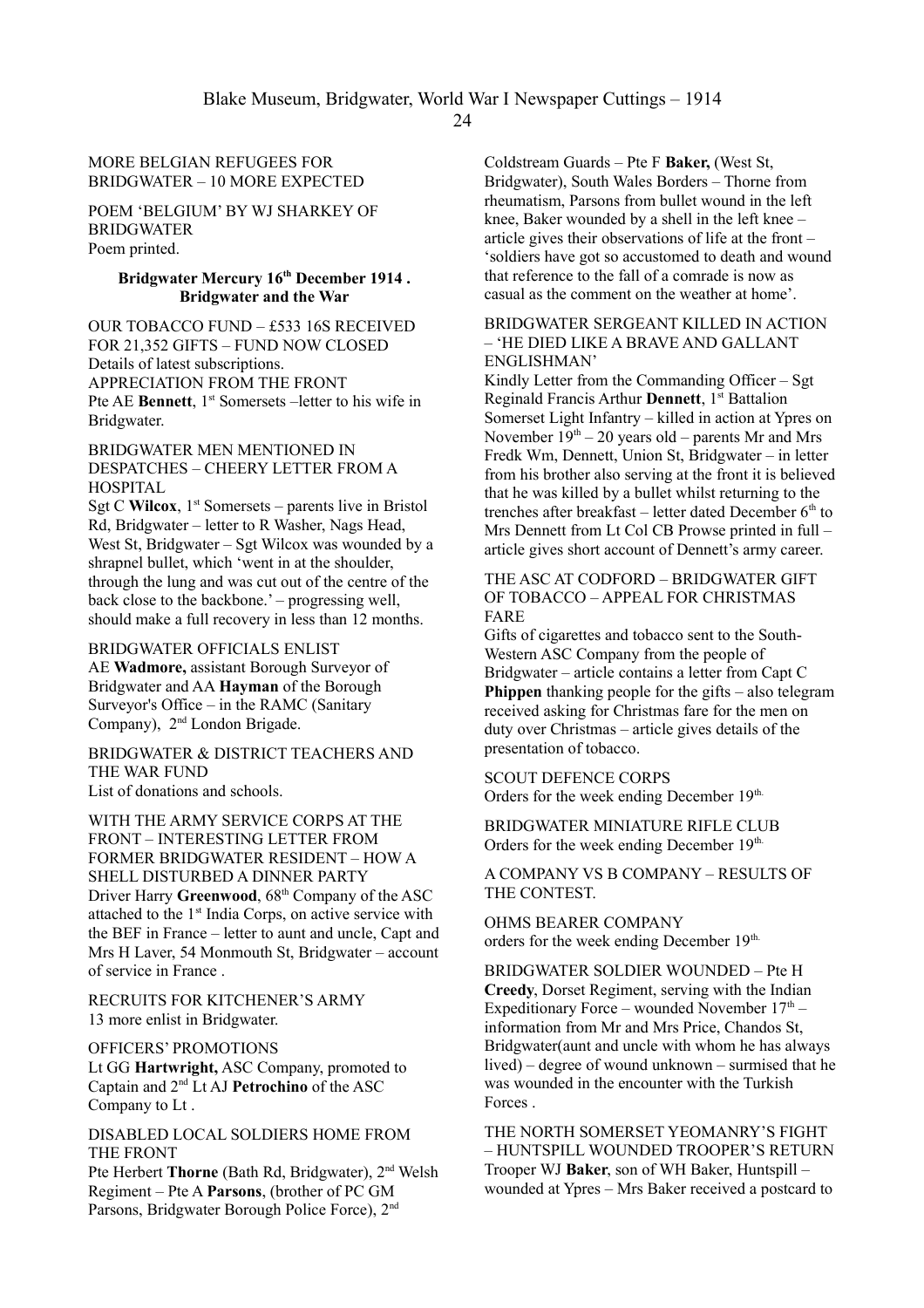say he was in hospital in Leicester and was wounded in the mouth.

#### BRIDGWATER TERRITORIALS IN INDIA – LIFE IN A NAGPUR FORT

Vivid letter from Private JW **Colsey**, – Letters to father JJ Colsey, Fore St, Bridgwater – long extract from several letters – article takes up a complete column.

BRIDGWATER PRIVATE'S INTERESTING LETTER FROM THE FRONT – SOMERSETS CHEERFUL IN SPITE OF MANY DISCOMFORTS – HOW THE 'SMOKES' ARE APPRECIATED Pte AE **Bennett,** C Company, 1<sup>st</sup> Somerset Light Infantry – letter to wife at 3 Bath Terrace, Eastover, Bridgwater, dated December  $9<sup>th</sup>$  – details conditions in the trenches, the water, the mud and the cold – gives excellent impression of the terrible conditions that were faced and how morale was upbeat.

#### THE HARDSHIPS OF THE TRENCHES – WESTONZOYLAND SOLDIER'S INTERESTING LETTER

Lcpl J [Joe] **Pitman,** Somersets – letter to mother at Lake Wall, Westonzoyland – long letter giving details of conditions in the trenches including the weather .

## WITH THE SOMERSETS IN THE TRENCHES – BRIDGWATER MAN'S NARROW ESCAPE Pte **Lewis**, A Company, 1 Somerset Light Infantry – 2 letters to wife Mrs EFM Lewis, Gloucester Pl, Friarn St, Bridgwater – one dated November  $22<sup>nd</sup>$  – gives details of conditions in the trenches.

1 ST (WEST) SOMERSET NATIONAL RESERVE – C COMPANY

Letter from Col E **Trevor** – giving details of members failing to carry out their obligations.

## SOMERSET AUTOMOBILE CLUB'S GENEROUS **GIFT**

Meeting at Weston-super-Mare – £50 towards providing a motor ambulance for war purposes.

BRIDGWATER NEEDLEWORK GUILD – SOLDIER'S PILLOWS WANTED Letter from G **Langham**, president and ES **Ware**, secretary dated December  $15<sup>th</sup>$  – appeal for making pillows – gives details of how they are to be made, size and where to send them.

THE TROOPSHIP IN WHICH BRIDGWATER TERRITORIALS SAILED – A COMPLAINT 'Truth' – details the appalling conditions aboard the *Alnwick Castle* in which some of the Bridgwater Territorials sailed to India.

BRIDGWATER AMATEUR OPERATIC SOCIETY – ENJOYABLE AND SUCCESSFUL CONCERT – Long detailed account – proceeds to go to aid the Belgian refugees and the local relief fund.

#### **Bridgwater Mercury 23rd December 1914. Bridgwater and the War**

OUR TOBACCO FUND – NOW CLOSED – £536 3S 6D RECEIVED FROM 21,447 GIFTS – details of monies received.

BRIDGWATER TERRITORIALS IN INDIA – MORE GRAPHIC LETTERS – FIRST IMPRESSIONS OF EASTERN EMPIRE Pte Graham **Eveleigh** – son of T Eveleigh – letters to parents and sister dated November 12<sup>th</sup> and November  $15<sup>th</sup>$  – long detailed extracts giving details of life and conditions .

RECEPTION OF THE SOMERSETS IN INDIA Interesting Letter from Drummer H **Haysham,** 5 th Battalion, C Company, Somerset Light Infantry – son of W Haysham, Wembdon Rd, Bridgwater – stationed at Jubbulpore – letter dated November  $16<sup>th</sup>$ – details life and conditions.

'THE TIGER'S DANCE' IN INDIA – BRIDGWATER TERRITORIAL'S DESCRIPTION Pte WJ **Colsey,** letter to father – details life and conditions .

## 'NOT THE SLIGHTEST DOUBT THE ALLIES WILL WIN' – BRIDGWATER SOLDIER'S CONFIDENT LETTER

Pte Harold **Symons,** formerly Leicestershire Regiment now attached to the cycle company of the 6 th Division – letter to his brother Cpl Cecil **Symons,** ASC – details role of the cycle company and life at the front.

SOLDIER'S MIRACULOUS ESCAPE – INTERESTING PRESENTATION TO A HUNTSPILL NURSE

Nurse Clara **Highnam**, East Huntspill, Queen Alexandra's Nurses at the Front – presented with a Testament by Soldier – a bullet past through the Testament and his pay book saving his life.

COMMISSION FOR DR CUTHBERT **DUKES** – Son of Rev EJ Dukes, formerly of the Fore St Congregational Church – temporary Lieutenant in the RAMC in charge of local military hospital in Tring, **Bucks**.

THE VOYAGE TO INDIA – HOW 'BRIDGWATER BOYS' CELEBRATED THE FIFTH Extract from letter to Mr and Mrs W Champion, Middle Burnham from son Bruce – '… when a procession passed along the Bridgwater boys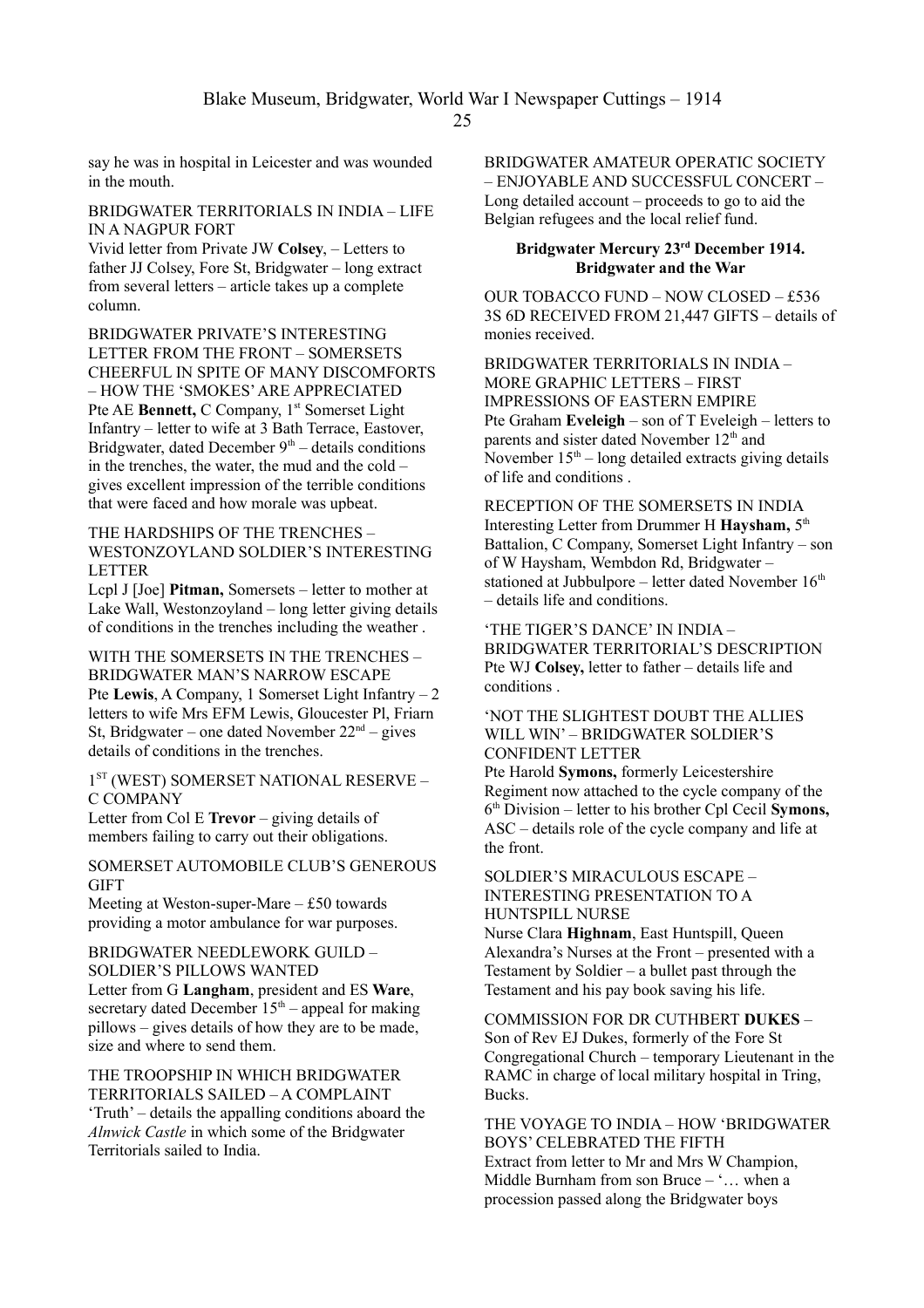wrapped in blankets and carrying brooms, rattling plates and generally making themselves a nuisance'.

BRIDGWATER SOLDIER'S GRIM EXPERIENCES – FOURTEEN HOURS WOUNDED IN A WOOD Pte F **Baker,** South Wales Borders – returned to West St, Bridgwater – seriously wounded in the left thigh possibly permanently disabled at Landrecies – interview describing experiences .

## BRIDGWATER SOLDIER INJURED AT THE FRONT

Trooper Harold **Sharman,** North Somerset Yeomanry – parents live at Victoria Rd, Bridgwater – accident on December  $14<sup>th</sup>$  – horse fell and rolled on him.

CHRISTMAS GREETINGS TO FOOTBALLERS Christmas cards sent from Bridgwater RFC to playing members on active service – gives inscription in the cards.

A DOCTOR'S WORK AT THE FRONT – INTERESTING LETTER TO A BRIDGWATER LADY – letter to Mrs Dowdewell, 3 Alexandra Villas, Bridgwater from brother Dr WB **Bannerman** (Borough Medical Officer of Health at High Wycombe), now serving at the Front with the 3<sup>rd</sup> Cavalry Field Ambulance, 1<sup>st</sup> Cavalry Division describes his work and conditions at the Front

#### THE ASC AT CODFORD

Appeal for Christmas Gifts – extract of letter from commanding officer appealing for food for Christmas dinner for those on duty over Christmas .

#### BRIDGWATER MAN'S ESCAPE FROM A SHELL

Driver Percy **Locker**, ASC, of Bridgwater – short extract from letter to an assistant at Messrs Nicholls & Co, Cornhill, Bridgwater.

HUNTWORTH MAN KILLS GERMANS Pte J Rich, 2nd battalion Coldstream Guards – letter to father John Rich, Huntworth dated December  $15<sup>th</sup>$  – giving details of experiences in the trenches – 'I think the war is going to last a long time'.

ARTILLERY DRIVER INVALIDED HOME Driver **Willis**, Royal Artillery – 37 Barclay St, Bridgwater – invalided home with broken ribs – short article as he declined to make a statement about his experiences.

AT THE FRONT WITH THE RAMC – BRIDGWATER MAN'S PROMOTION – 'MANY MORE MEN NEEDED AT ONCE' – Cpl E [Edward] J **Manchip**, RAMC (13<sup>th</sup> Field Ambulance,  $5<sup>th</sup> Division$ ) – extracts from letters to mother at 39? Camden Rd, Bridgwater – giving details of life at the Front – asking for shirts and the Bridgwater Mercury.

## BRIDGWATER CORPORAL'S NOVEL CHRISTMAS CARD – FAMILY'S FINE MILITARY RECORD

Cpl HJ Webber, 1<sup>st</sup> Somerset Battalion now attached to the cavalry Brigade as a scout – parents live in Union St, Bridgwater – extract from letter giving details of conditions – also Christmas card made from a postcard and a piece of his tunic cut in the shape of a heart and sewn on to the card – on it he wrote .

> 1914 A Merry Xmas Just a piece of khaki all tattered and torn, Cut from a coat that a soldier has worn, It is not a gilt-edged or hand-painted card, But still it conveys my kindest regard.

RECRUITS FOR KITCHENER'S ARMY 9 during the last week.

OLD MORGANIAN'S SERVING THEIR **COUNTRY** 

Over 70 old pupils of Dr Morgan's School serving in the army.

*THE MERCURY* AT THE FRONT – PIERCED BY A GERMAN BULLET

Pte J Gilbert, 2<sup>nd</sup> Welsh Regiment – wounded at Ypres on leave in Bridgwater – interview describing details of his injuries and how they were sustained – how a bullet past through his pack shredding 'The Mercury'.

COLONIAL OFFICER VISITS HIS OLD HOME – Lt Herbert **Osborne**, King Edward's Horse – son of the late Edward Osborne of Bridgwater.

BRIDGWATER GENTLEMAN IN WHITBY – Colin E **Brown**, son of Brown, JP was in Whitby when it was shelled by the German Fleet.

VEGETABLES FOR THE FLEET Branch of the Vegetable Products Committee established in Bridgwater – appeal for contributions.

#### LYNG

Children of the Lyng Council School made small articles for sale for the Belgian Refugee Fund – raising £1 3s

## **Bridgwater Mercury 30th December 1914. Bridgwater and the War**

LIFE IN AN INTERNMENT CAMP – INTERESTING LETTER FROM LOCAL RESIDENT 'WE ENVY ALL OUR COMRADES AT THE FRONT'

Pte H **Rich,** (3224) RNVR, Collingwood Battalion of Rhode Lane, Durleigh – Letter to the paper date December  $17<sup>th</sup>$  giving details of life in an internment camp in Holland.